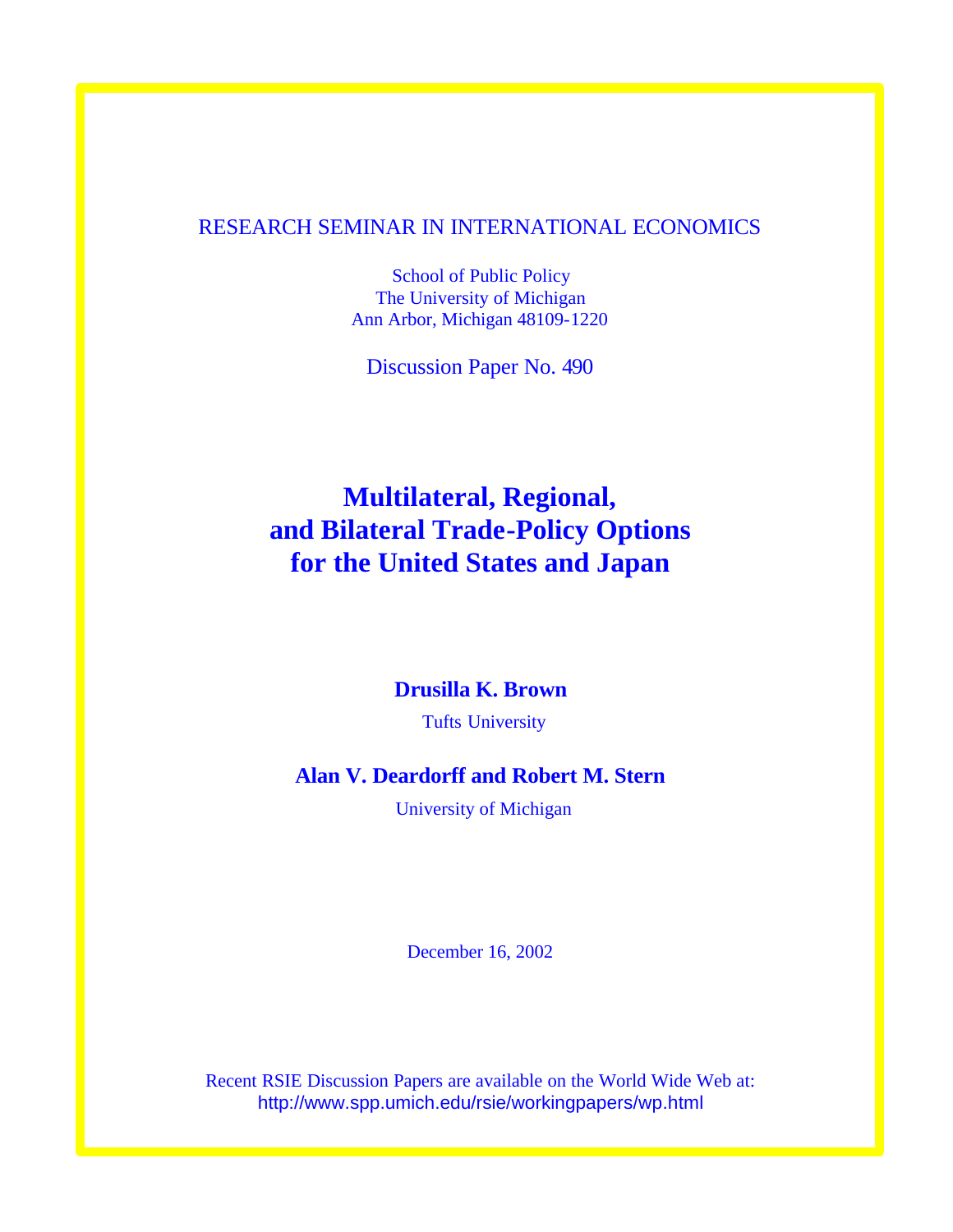## **Multilateral, Regional, and Bilateral Trade -Policy Options for the United States and Japan**

# **Drusilla K. Brown, Tufts University Alan V. Deardorff, University of Michigan Robert M. Stern, University of Michigan**

## **Abstract**

We have used the Michigan Model of World Production and Trade to simulate the economic effects on the United States, Japan, and other major trading countries/regions of the Doha Round of WTO multilateral trade negotiations and a variety of regional/bilateral free trade agreements (FTAs) involving the United States and Japan. We estimate that an assumed reduction of post-Uruguay Round tariffs and other barriers on agricultural and industrial products and services by 33 percent in the Doha Round would increase world welfare by \$686.4 billion, with gains of \$164.0 billion for the United States, \$132.6 billion for Japan, and significant gains for all other industrialized and developing countries/regions. If there were global free trade with all post-Uruguay Round trade barriers completely removed, world welfare would increase by \$2.1 trillion, with gains of \$497.0 billion (5.5 percent of GNP) for the United States and \$401.9 billion (6.2 percent of GNP) for Japan.

Regional agreements such as an APEC FTA, an ASEAN Plus 3 FTA, and a Western Hemisphere FTA would increase global and member country welfare but much less so than the Doha multilateral trade round would. Separate bilateral FTAs involving Japan with Singapore, Mexico, Chile, and Korea and the United States with Chile, Singapore, and Korea would have positive, though generally small, welfare effects on the partner countries, but potentially disruptive sectoral employment shifts in some countries. There would be trade diversion and detrimental welfare effects on some nonmember countries for both the regional and bilateral FTAs analyzed. The welfare gains from multilateral trade liberalization are therefore considerably greater than the gains from preferential trading arrangements and more uniformly positive for all countries.

Keywords: WTO; Trade Liberalization JEL: F10; F13; F15

December 16, 2002

Address correspondence to: Robert M. Stern Gerald R. Ford School of Public Policy University of Michigan Ann Arbor, MI 48109-1220

Tel. 734-764-2373 Fax 810-277-4102 E-mail: rmstern@umich.edu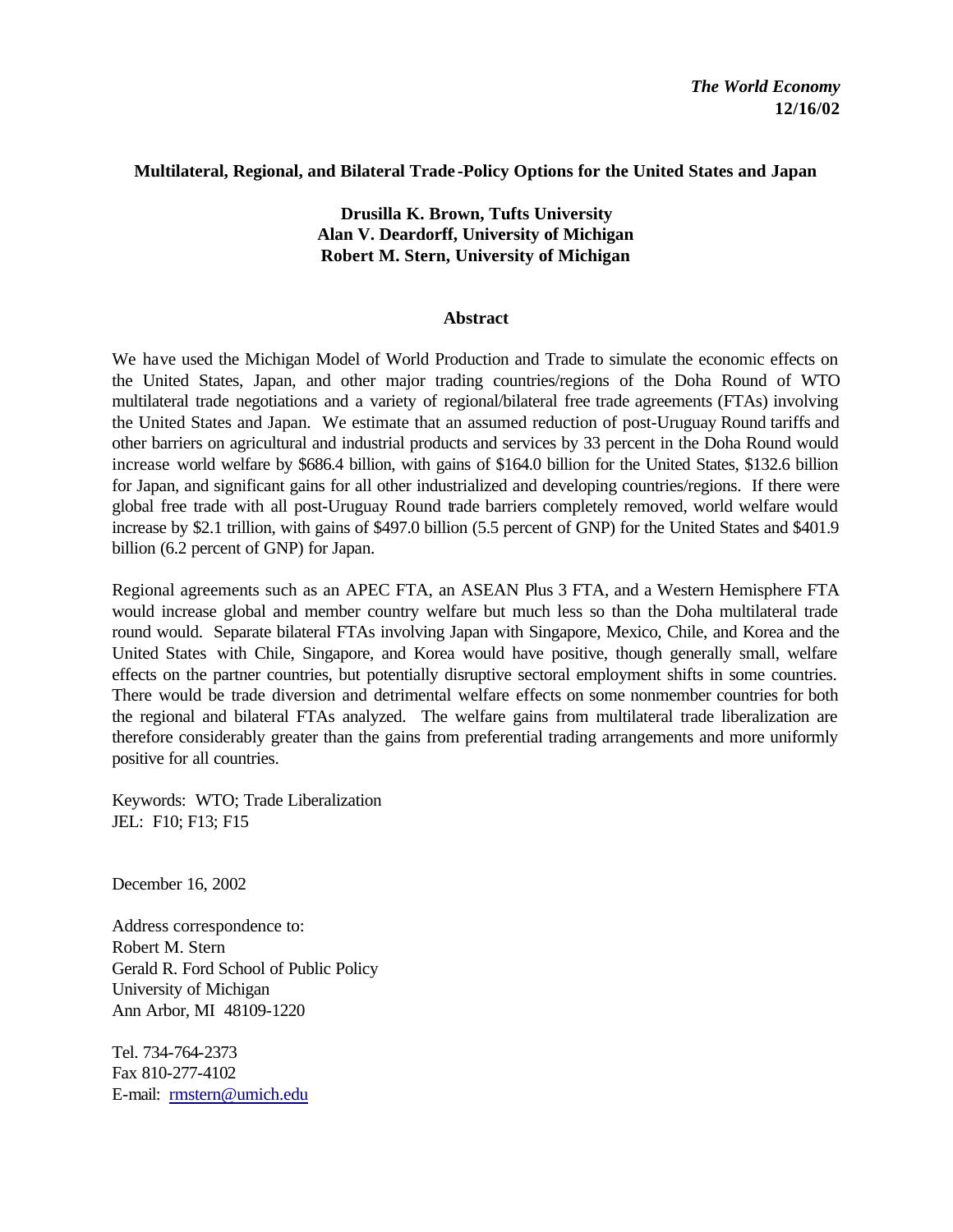$\overline{a}$ 

#### **Multilateral, Regional, and Bilateral Negotiating Options for the United States and Japan\***

## **Drusilla K. Brown, Tufts University Alan V. Deardorff, University of Michigan Robert M. Stern, University of Michigan**

#### **I. Introduction**

The United States and Japan are two of the key players in the global trading system even though they have at times been at odds regarding each other's trade and domestic policies. What we wish to explore in this paper are the options that the two nations have in ongoing and prospective trade negotiations at the multilateral, regional, and bilateral levels. For this purpose, we use the Michigan Model of World Production and Trade to provide some quantitative assessments of the economic effects of different options. The Michigan Model is a multi-country, multi-sector computational general equilibrium model that we have used now for more than 25 years to analyze changes in trade policies.

In Section II, we first analyze the potential economic effects of the liberalization of trade in agricultural products and services, which are part of the built-in agenda mandated in the Uruguay Round. We also consider the liberalization of trade in industrial products, which is to be carried out in the WTO Doha Round that commenced in 2002. In Section III, we analyze regional negotiating options of interest to the United States and Japan. These options include the removal of trade barriers between members of the Asia-Pacific Economic (APEC) forum, an ASEAN Plus 3 Free Trade Agreement, expansion of the North American Free Trade Agreement (NAFTA) to include Chile, and a Western Hemisphere Free Trade Agreement (WHFTA). In Section IV, we analyze bilateral FTAs that are being negotiated or actively considered by Japan and the United States. These include Japanese bilateral FTAs with Singapore, Korea, Mexico, and Chile, and U.S. bilateral FTAs with Chile, Singapore, and Korea. Conclusions and implications for policy are discussed in Section V.

<sup>\*</sup> The research in this paper has been funded by a grant to the Gerald R. Ford School of Public Policy of the University of Michigan from the Japan Foundation, Center for Global Partnership, in support of a program of research on analytical and negotiating issues in U.S.-Japan international economic relations. Helpful comments on a prior version were provided by an anonymous referee.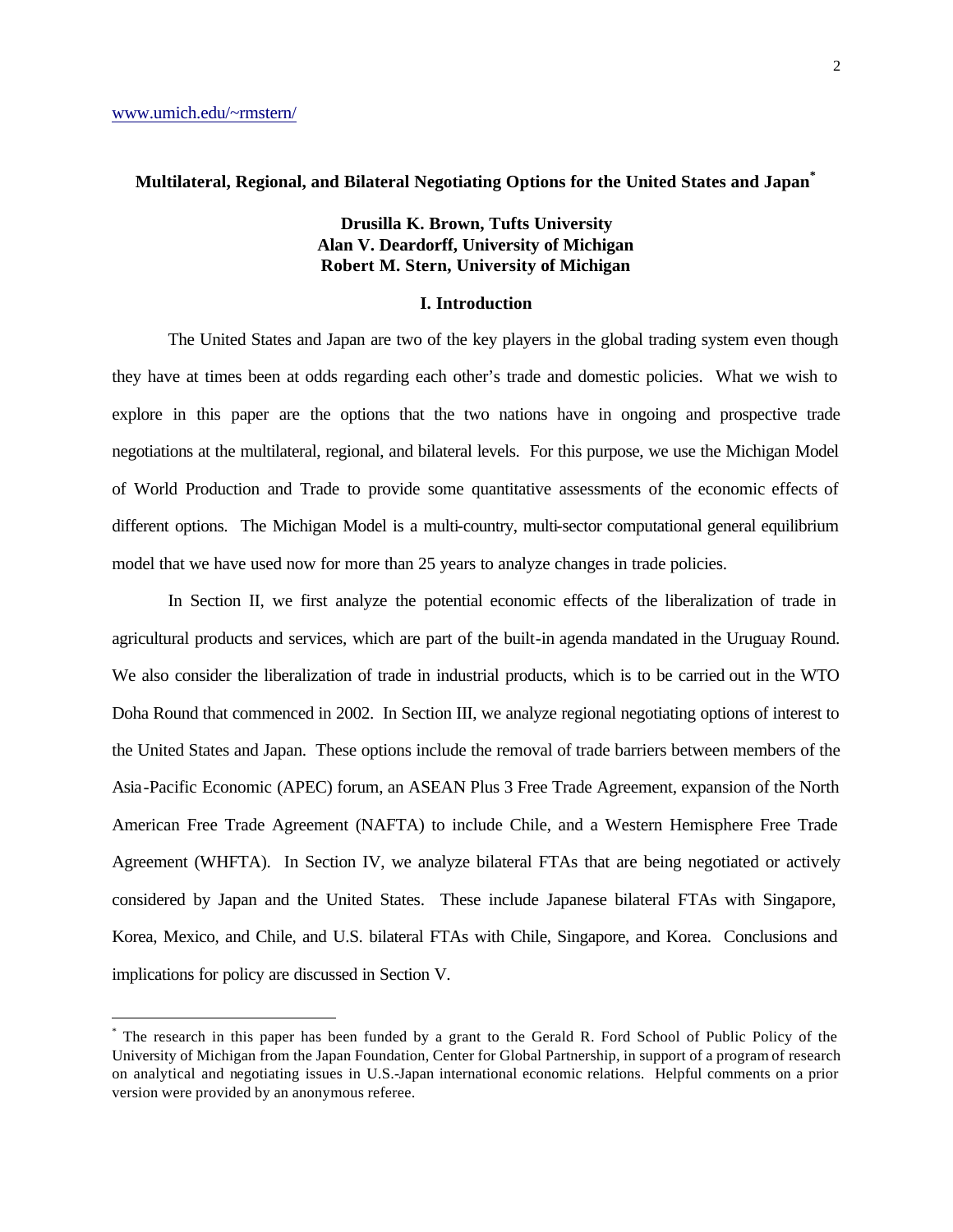#### **II. Computational Analysis of the WTO Multilateral Doha Development Round**

As already mentioned, the built-in agenda of the Uruguay Round mandated that multilateral negotiations under WTO auspices would commence for agriculture and services in 2000. It had been expected that the agenda for a broader WTO negotiating round would be approved at the WTO Ministerial Meeting held in Seattle in December 1999. However, because of the lack of consensus in Seattle among the WTO members, decisions on the details of the negotiating agenda for a new round were put off. Subsequently, in November 2001, at the WTO Ministerial Meeting held in Doha, Qatar, agreement was reached on the negotiating agenda for a new round to commence in 2002. To provide some perspective on the economic effects that might result from the Doha Round, we thought it would be instructive to use the Michigan Model to assess the potential magnitudes involved.

#### **Overview of the Michigan Model**

The version of the Michigan Model that we will use in this paper covers 18 economic sectors, including agriculture, manufactures, and services in each of 20 countries/regions. The distinguishing feature of the Michigan Model is that it incorporates some aspects of the New Trade Theory, including increasing returns to scale, monopolistic competition, and product variety. A complete description of the formal structure and equations of the model can be found on line at www.Fordschool.umich.edu/rsie/ model. The model is implemented using GEMPACK software, as described in Harrison and Pearson (1996).

To help the reader interpret the results to follow, it is useful first to review the features of the model that serve to identify the various economic effects that are being captured in the different scenarios. Although the model includes the aforementioned features of the New Trade Theory, it remains the case that markets respond to trade liberalization in much the same way that they would with perfect competition. That is, when tariffs or other trade barriers are reduced in a sector, domestic buyers (both final and intermediate) substitute toward imports and the domestic competing industry contracts production while foreign exporters expand. With multilateral liberalization reducing tariffs and other trade barriers simultaneously in most sectors and countries, each country's industries share in both of these effects,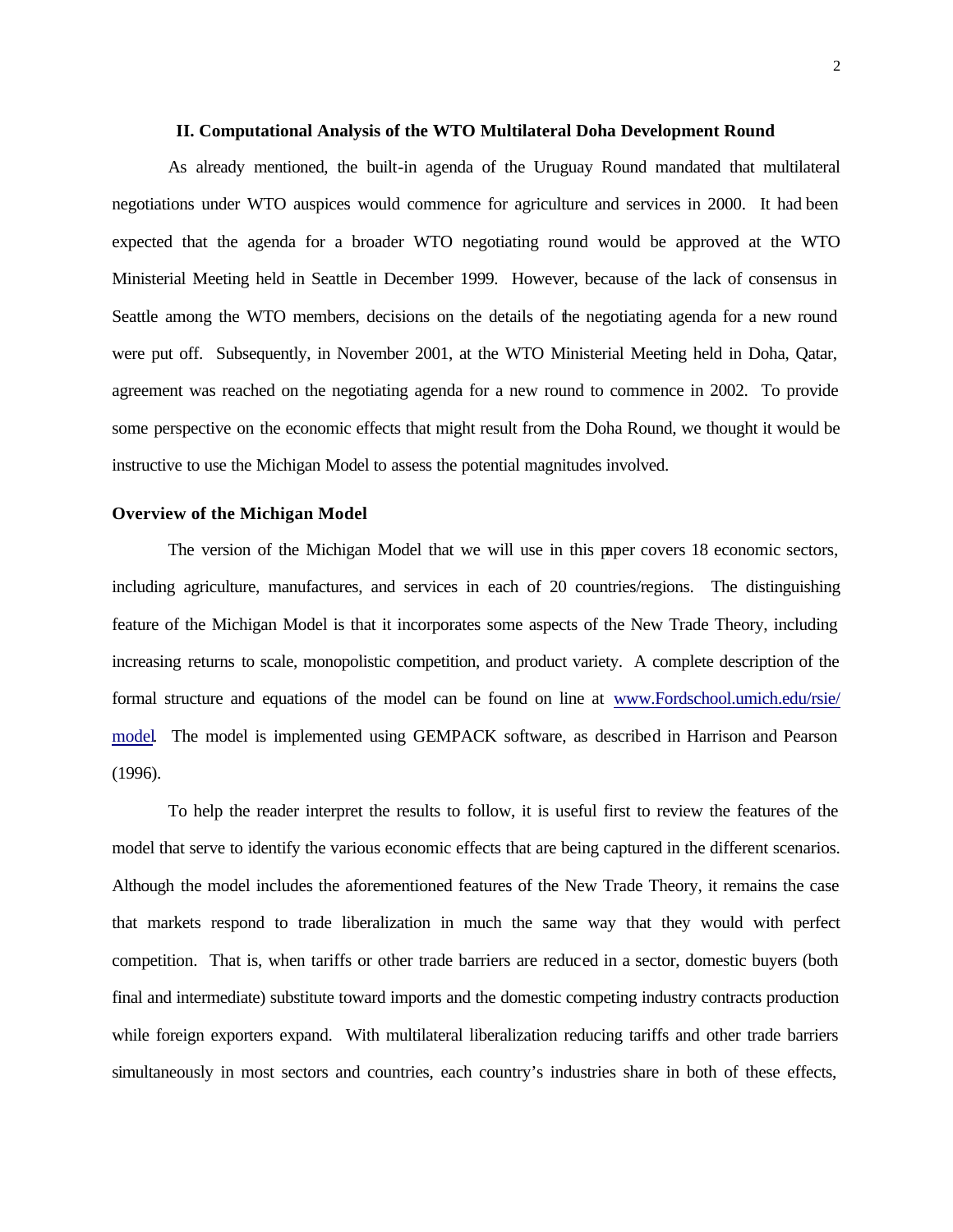expanding or contracting depending primarily on whether their protection is reduced more or less than in other sectors and countries. At the same time, countries with larger average tariff reductions than their trading partners tend to experience a real exchange-rate depreciation of their currencies in order to maintain a constant trade balance, so that all countries therefore experience mixtures of both expanding and contracting sectors.

Worldwide, these changes cause increased international demand for all sectors. World prices rise most for those sectors where trade barriers fall the most.<sup>1</sup> This in turn causes changes in countries' terms of trade that can be positive or negative. Those countries that are net exporters of goods with the greatest degree of liberalization will experience increases in their terms of trade, as the world prices of their exports rise relative to their imports. The reverse occurs for net exporters in industries where liberalization is slight – perhaps because it already happened in previous trade rounds.

The effects on the welfare of countries arise from a mixture of these terms-of-trade effects, together with the standard efficiency gains from trade and also from additional benefits due to elements of the New Trade Theory. Thus, we expect on average that the world will gain from multilateral liberalization, as resources are reallocated to those sectors in each country where there is a comparative advantage. In the absence of terms-of-trade effects, these efficiency gains should raise national welfare measured by the equivalent variation for every country, although some factor owners within a country may lose, as will be noted below. However, it is possible for a particular country whose net imports are concentrated in sectors with the greatest liberalization to lose overall, if the worsening of its terms of trade swamps these efficiency gains.

On the other hand, although the New Trade Theory is perhaps best known for introducing new reasons why countries may lose from trade, in fact its greatest contribution is to expand the list of reasons for gains from trade. It is these that are the dominant contribution of the New Trade Theory in our model. That is, trade liberalization permits all countries to expand their export sectors at the same time that all sectors compete more closely with a larger number of competing varieties from abroad. As a result,

 $<sup>1</sup>$  The U.S. dollar is the numeraire in the model, and there is a rest-of-world against which all other prices can rise.</sup>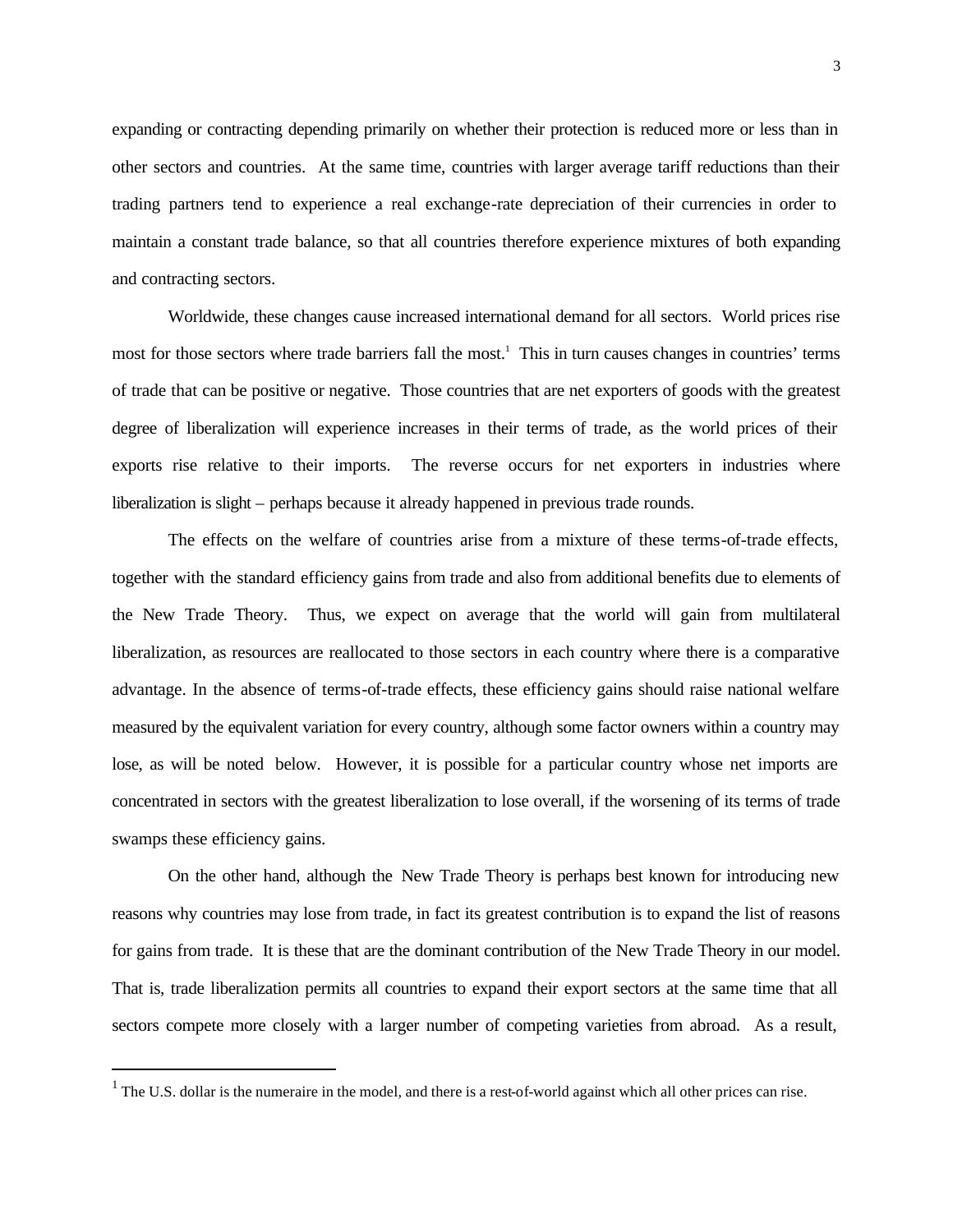countries as a whole gain from lower costs due to increasing returns to scale, lower monopoly distortions due to greater competition, and reduced costs and/or increased utility due to greater product variety. All of these effects make it more likely that countries will gain from liberalization in ways that are shared across the entire population.

In perfectly competitive trade models such as the Heckscher-Ohlin Model, one expects countries as a whole to gain from trade, but the owners of one factor – the "scarce factor" – to lose through the mechanism first explored by Stolper and Samuelson (1941). The additional sources of gain from trade due to increasing returns to scale, competition, and product variety, however, are shared across factors, and we routinely find in our CGE modeling that both labor and capital gain from liberalization. That is often the case here.

In the real world, all of these effects occur over time, some of them more quickly than others. Our model is however static, based upon a single set of equilibrium conditions rather than relationships that vary over time. Our results therefore refer to a time horizon that is somewhat uncertain, depending on the assumptions that have been made about which variables do and do not adjust to changing market conditions, and on the short- or long-run nature of these adjustments. Because our elasticities of supply and demand reflect relatively long-run adjustments and because we assume that markets for both labor and capital clear within countries, our results are appropriate for a relatively long time horizon of several years – perhaps two or three at a minimum. On the other hand, our model does not allow for the very long-run adjustments that could occur through capital accumulation, population growth, and technological change. Our results should therefore be thought of as being superimposed upon longer-run growth paths of the economies involved. To the extent that these growth paths themselves may be influenced by trade liberalization, therefore, our model does not capture that.

#### **Benchmark Data**

The main data source used in the model is "The GTAP-4 Database" of the Purdue University Center for Global Trade Analysis Project (McDougall et al., 1998). The reference year for this GTAP database is 1995. The monopolistically competitive market structure in the nonagricultural sectors of the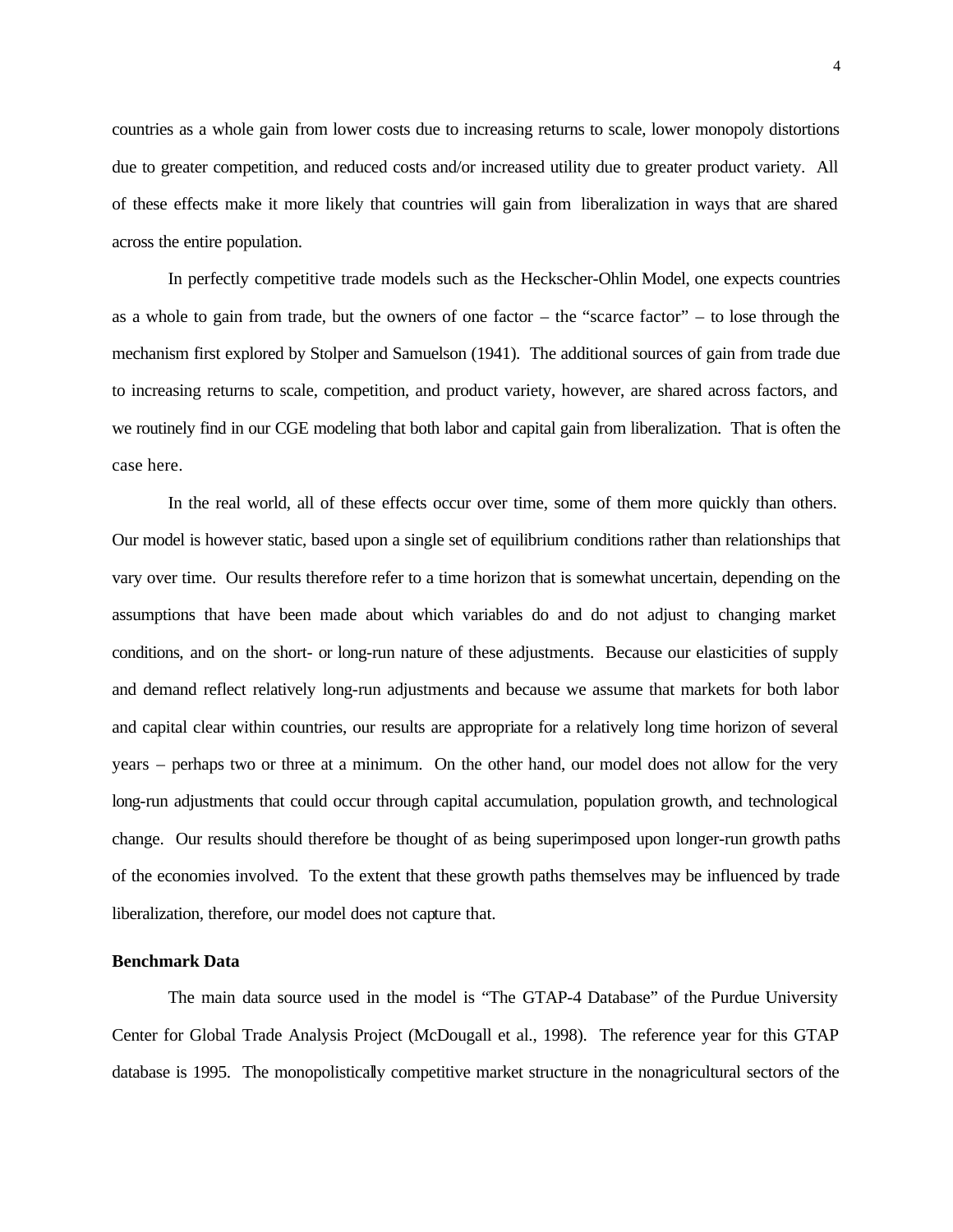model imposes an additional data requirement of the numbers of firms at the sectoral level, and there is need also for estimates of sectoral employment. These data have been adapted from a variety of published sources and are available on request. We have projected the GTAP-4 1995 database to the year 2005, which is when the Uruguay Round liberalization will have been fully implemented. In this connection, we extrapolated the labor availability in different countries/regions by an average weighted population growth rate of 1.2 percent per annum. All other major variables have been projected, using an average weighted growth rate of GDP of  $2.5$  percent.<sup>2</sup>

The projected database provides us with an approximate picture of what the world could be expected to look like in 2005 if the Uruguay Round (UR) negotiations had not occurred. In Brown, Deardorff, and Stern (2002a), we have analyzed the impact of the UR-induced changes expected to occur over the course of the 10-year implementation period as a consequence of the negotiated reductions in tariffs and non-tariff barriers. We then readjusted the scaled-up database for 2005 to mimic the world as it might look in the post-UR implementation. In what follows, we use these re-adjusted data as the starting point to carry out our liberalization scenarios for the Doha Round.

#### **Computational Scenarios**

 $\overline{a}$ 

To assess the economic effects of the Doha Round, we assume 33 percent reductions in post-Uruguay Round agricultural barriers, manufactures tariffs, and services barriers. The scenarios that we have run are as follows:

- *DR-1 Agricultural liberalization is modeled as a 33 percent reduction in post-Uruguay Round agricultural import tariffs, export subsidies, and production subsidies.*
- *DR-2 Liberalization of industrial products is modeled as a 33 percent reduction in post-Uruguay Round tariffs on manufactures.*
- *DR-3 Services liberalization is modeled as a 33 percent reduction in estimated post-Uruguay Round services barriers.*
- *DR-4 This combines DR-1, DR-2, and DR-3.*

 $2$  The underlying data are drawn from World Bank sources and are available on request. For a more elaborate and detailed procedure for calculating year 2005 projections, see Hertel and Martin (1999) and Hertel (2000).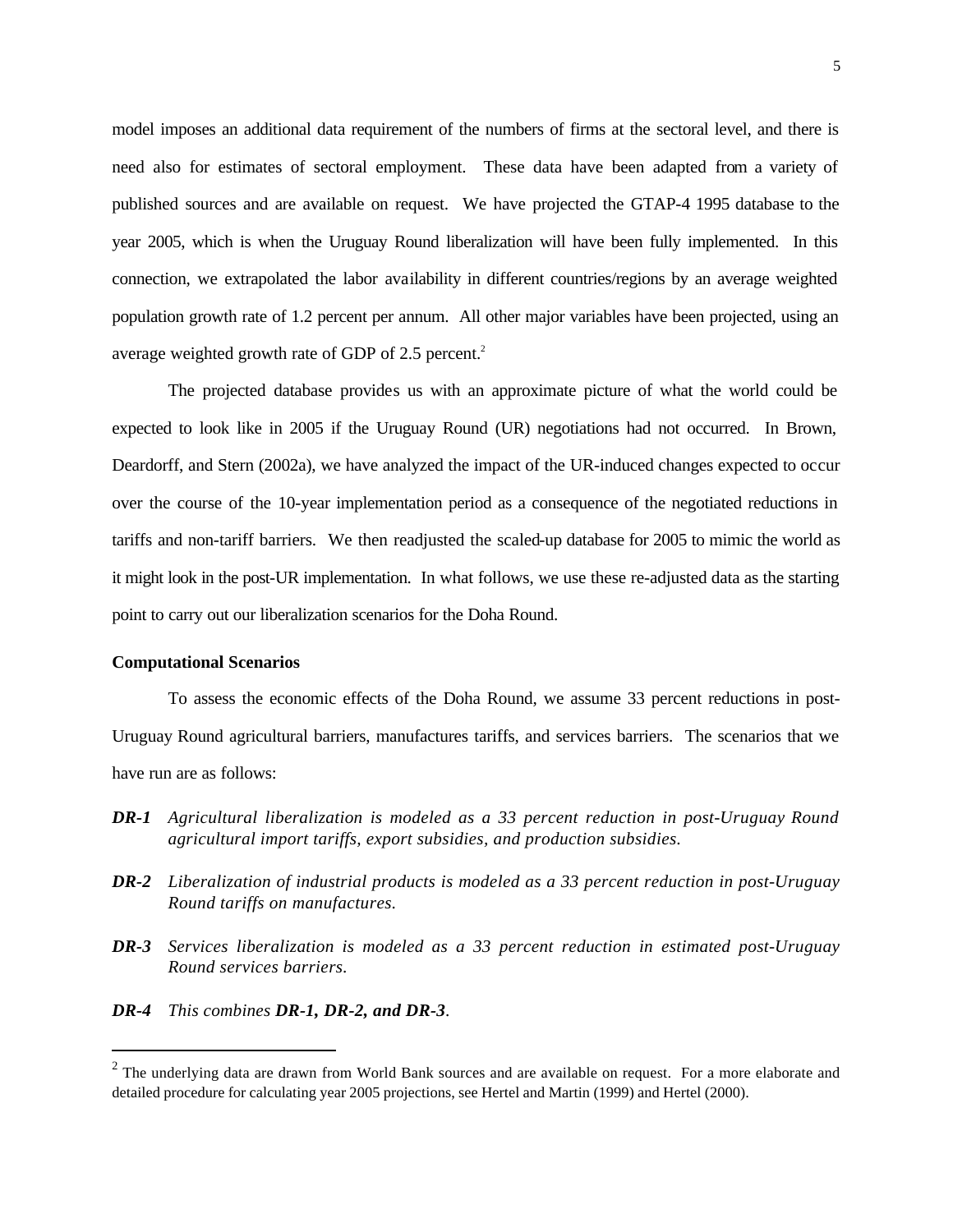In addition to the foregoing scenarios, we thought it would be of interest to run a scenario of global free trade, as follows:

*DR-5 Global free trade is modeled as complete removal of all post-Uruguay Round barriers on agricultural products, industrial products, and services.*

While services were addressed in the Uruguay Round, the main accomplishment was creation of the General Agreement on Trade in Services (GATS), which is an umbrella agreement setting out the rules governing the four modes of providing services transactions. These modes are: (1) cross-border services (e.g., telecommunications); (2) services provided in the country of consumption (e.g., tourism); (3) services requiring a domestic presence in the form of foreign direct investment (FDI); and (4) movement of natural persons. Brown and Stern (2001) have developed a new version of the Michigan Model for the purpose of analyzing the behavior of multinational firms, which are major providers of services, both intra-firm as well as in the production and sales of foreign affiliates located in host countries.<sup>3</sup> To approximate existing services barriers, Brown and Stern used estimates of barriers to FDI provided by Hoekman (2000), based on the gross operating margins of services firms listed on national stock exchanges for the period, 1994-96.<sup>4</sup> These estimates are available on request.

 $3$  Because of computer-capacity constraints, Brown and Stern used a 3-sector aggregation consisting of agriculture, manufactures, and services and the same 20-country/region breakdown as is being used here. They also made allowance for international flows of FDI and increases in capital stocks in response to the multilateral trade liberalization that they analyzed.

 $4$  The gross operating margins are calculated as the differences between total revenues and total operating costs. Some of these differences are presumably attributable to fixed costs. Given that the gross operating margins vary across countries, a portion of the margin can also be attributed to barriers to FDI. For this purpose, we have selected as a benchmark for each sector the country with the smallest gross operating margin, on the assumption that operations in that country can be considered to be freely open to foreign firms. The excess in any other country above this lowest benchmark is then taken to be due to barriers to establishment by foreign firms. That is, the barrier is modeled as the cost-increase attributable to an increase in fixed cost borne by multinational corporations attempting to establish an enterprise locally in a host country. This abstracts from the possibility that fixed costs may differ among firms because of variations in market size, distance from headquarters, and other factors. We further assume that we can interpret this cost increase as an ad valorem equivalent tariff on services transactions generally.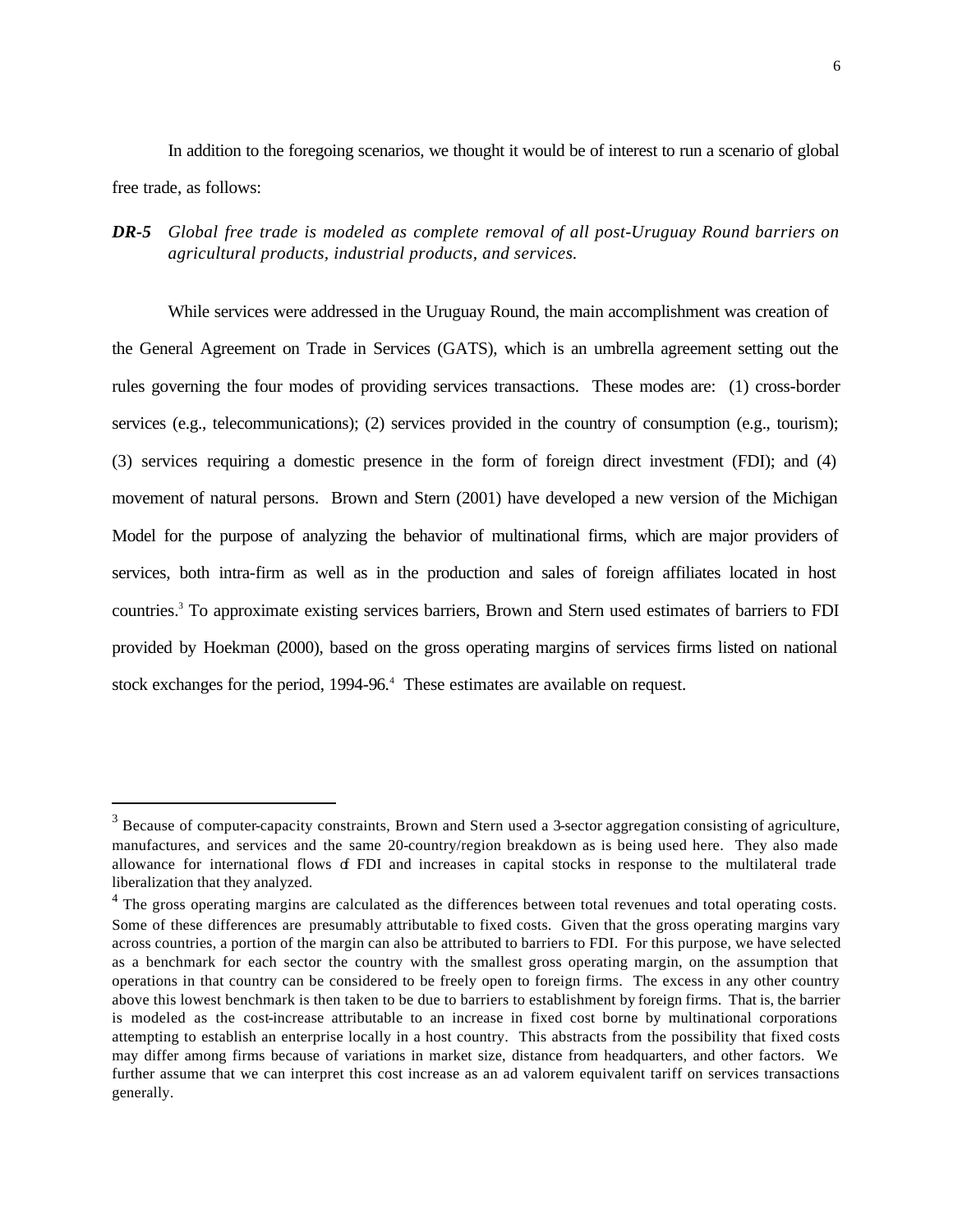#### **Aggregate Results**

 $\overline{a}$ 

The welfare effects, as measured by the equivalent variation, for the **DR-1** to **DR-4** scenarios are indicated in columns  $(1)$ - $(4)$  of table  $1<sup>5</sup>$ . As shown in column  $(1)$ , the **DR-1** 33 percent reduction in post-Uruguay Round agricultural-import tariffs, export subsidies, and production subsidies reduces global welfare by \$8.1 billion. Japan experiences a welfare increase of \$0.7 billion. The United States records a welfare decline of \$7.2 billion, which reflects the drawing of resources away from the monopolistically competitive, nonagricultural sectors, thereby producing negative scale effects in these sectors. The effects of agricultural liberalization according to our model thus appear fairly small and reflect a complex of differential and offsetting changes because both tariffs and subsidies are being reduced.<sup>6</sup> Similar negative welfare effects are also noted for Australia and New Zealand, both of which are net exporters of agricultural products.

The results of the **DR-2** 33 percent reduction of post-Uruguay Round manufactures tariffs are indicated in column (2) of table 1 and show an increase in global welfare of \$267.3 billion. It is evident that welfare increases in all of the countries/regions listed. The largest welfare gain is \$81.2 billion for EU/EFTA, while Japan's gain is \$65.0 billion and the U.S. gain is \$36.5 billion. The welfare gains for the developing countries/regions are much smaller in absolute terms, but, as a percentage of GNP, range from 0.33 percent for the aggregate of Central America, Caribbean, and South America to 4.40 percent for the Philippines.

As noted above, the Uruguay Round negotiations on services resulted in creation of the GATS, but no significant liberalization of services barriers occurred. Following the conclusion of the Uruguay Round, there have been successful multilateral negotiations to liberalize telecommunications and financial

<sup>&</sup>lt;sup>5</sup> The effects on imports, exports, terms of trade, real wages, and the return to capital are given in Brown, Deardorff, and Stern (2002a).

 $<sup>6</sup>$  In the model, the reductions in agricultural import tariffs will have the effects of tariff reductions already described.</sup> In the case of export subsidies, their effects will be to reduce world prices and raise domestic prices. When export subsidies are reduced, world prices would then rise and domestic prices in the subsidizing countries would fall, with the possible consequences that economic welfare may rise in the countries that reduce their export subsidies and fall in net-importing countries now facing higher world prices. Similarly, production subsidies will have the effect of reducing prices domestically and abroad.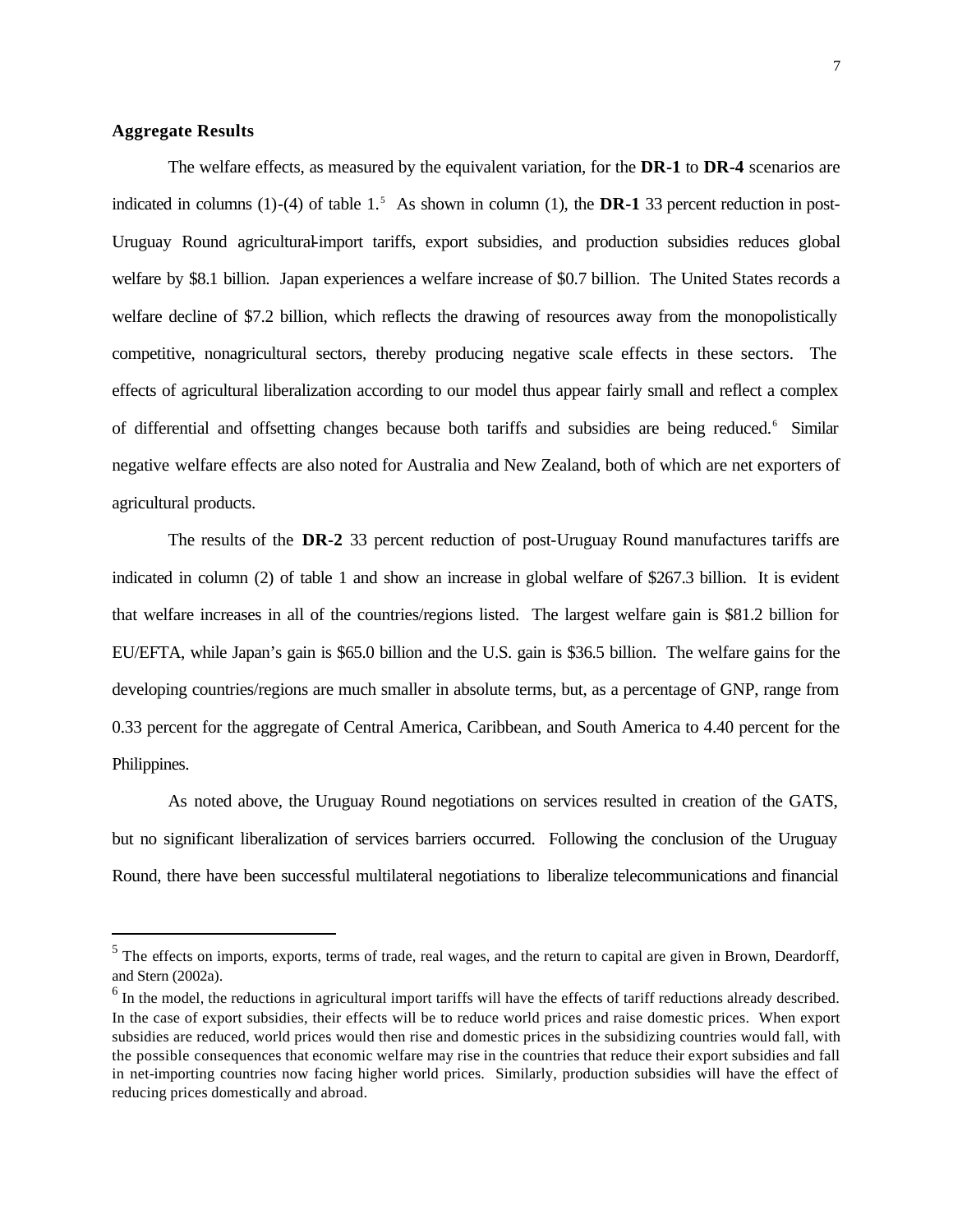services. While it would be desirable to assess the economic effects of these sectoral agreements, we cannot do so here because of lack of data. What we have done then is to use the estimates of services barriers mentioned above and assumed that these barriers are reduced by 33 percent.<sup>7</sup> In column (3) of table 1, it can be seen that global welfare rises by \$427.2 billion, which exceeds the \$267.3 billion welfare increase for manufactures liberalization. All of the countries/regions listed experience positive welfare gains. The United States has a welfare gain of \$134.8 billion, compared to \$142.5 billion for EU/EFTA and \$66.9 billion for Japan. There are sizable percentage increases in welfare for the smaller industrialized and developing countries.

The results for the **DR-4** scenario are a linear combination of the other three scenarios. Overall, in column (4) of table 1, global welfare rises by \$686.4 billion. The United States has a welfare gain of \$164.0 billion, EU/EFTA a gain of \$227.0 billion, and Japan a gain of \$132.6 billion. As already noted, most of the smaller industrialized countries and the developing countries show sizable percentage increases in welfare.<sup>8</sup> Finally, **DR-5** involves the removal of all barriers and corresponds to what we consider as global free trade. Again, since our model is linear, the results for DR-5 are some three times larger than for **DR-4**. The welfare gains for the United States are \$497.0 billion (5.48 percent of GNP), EU/EFTA, \$688.0 billion (6.27 percent of GNP), and Japan, \$401.9 billion (6.19 percent of GNP). The percentage welfare increases for the other countries shown range from 2.56 percent of GNP for Indonesia to 21.95 percent for Singapore.

 $<sup>7</sup>$  It is important to emphasize that these estimates of services barriers are intended to be indirect approximations of</sup> what the actual barriers may be and thus should not be taken literally.

 $8$  It should be noted that our results differ from those obtained by Hertel, Hoekman, and Martin (2002, p. 121), who conclude that: "… the bulk of the gains go to developing countries, which are estimated to receive three quarters of the total gains from liberalizing manufacturing trade." The differences in our results compared to Hertel et al. most likely stem from the assumptions made in projecting the database for the model to 2005. That is, Hertel et al. project significantly greater expansions of the output and trade of the developing countries than in our simpler extrapolations noted above. Other differences may reflect the imperfectly competitive structure of the Michigan model and the use of cost-price measures of services barriers.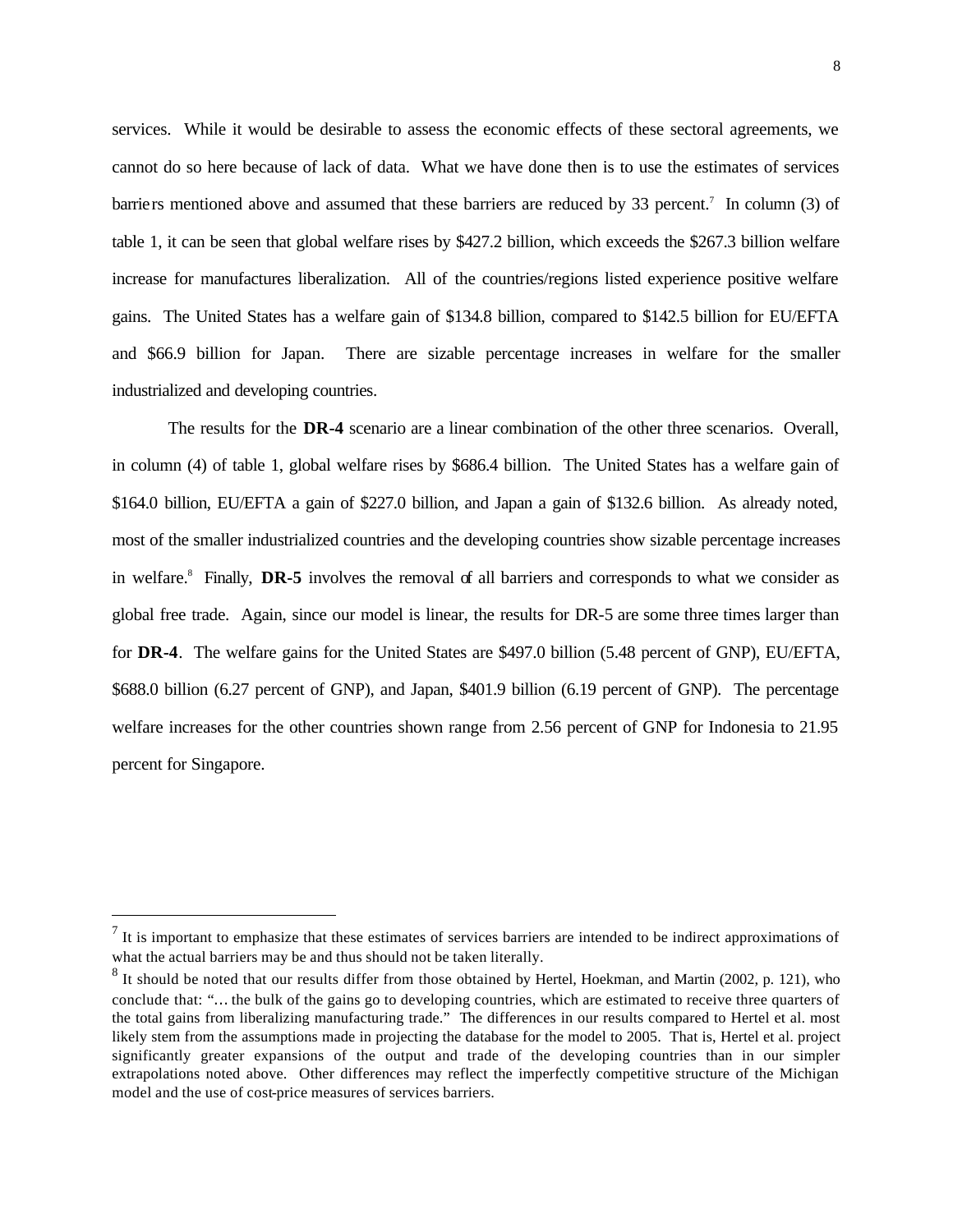#### **Sectoral Employment Results**

 $\overline{a}$ 

The sectoral employment results for **DR-4** and **DR-5** for Japan and the United States are presented in table  $2<sup>9</sup>$ . In column (1), the **DR-4** negative effects for Japan, measured in numbers of workers and percent of sectoral employment, are concentrated in agriculture  $(-103,919, -2.54\%)$ , food, beverages and tobacco (-27,740, -0.83%), textiles (-2,334, -0.31%), wearing apparel (-33,837, -2.46%), leather products and footwear (-3,270, -2.98%), and trade and transport (-4,106, -0.02%). The largest sectoral employment increases for Japan are in metal products, durable manufactures, and construction. For the United States, in column (3), there are employment declines in textiles (-21,870, -1.80%), wearing apparel (-51,891, -4.76%), leather products and footwear (-9,515, -6.54%), trade and transport (-30,051, -0.10%), and other private services (-99,939, -0.27%). The largest employment increases for the United States are in agriculture (91,966, 2.24%), durable manufactures, and construction. The sectoral employment results for global free trade in Scenario **DR-5** in table 2 are some three times larger than those shown for Scenario **DR-4**.

#### **III. Analysis of Regional Negotiating Options**

Both the United States and Japan are engaged in a number of negotiations involving regional arrangements. For the United States, this includes expansion of the North American Free Trade Agreement (NAFTA) to include Chile and ongoing discussions and negotiations for a Free Trade Area for the Americas (FTAA). Both the United States and Japan are members of the Asia Pacific Economic (APEC) forum. There has also been some discussion of a so-called ASEAN Plus 3 arrangement in which Japan, China/Hong Kong, and Korea would join together with the members of the Association of South East Nations (ASEAN) in an FTA. In this section, we report the results of regional scenarios that involve both the United States and Japan in the case of APEC, an ASEAN Plus 3 FTA that involves Japan, an

<sup>&</sup>lt;sup>9</sup> Sectoral results for percentage changes in exports, imports, output, and scale economies are given in Brown, Deardorff, and Stern (2002a).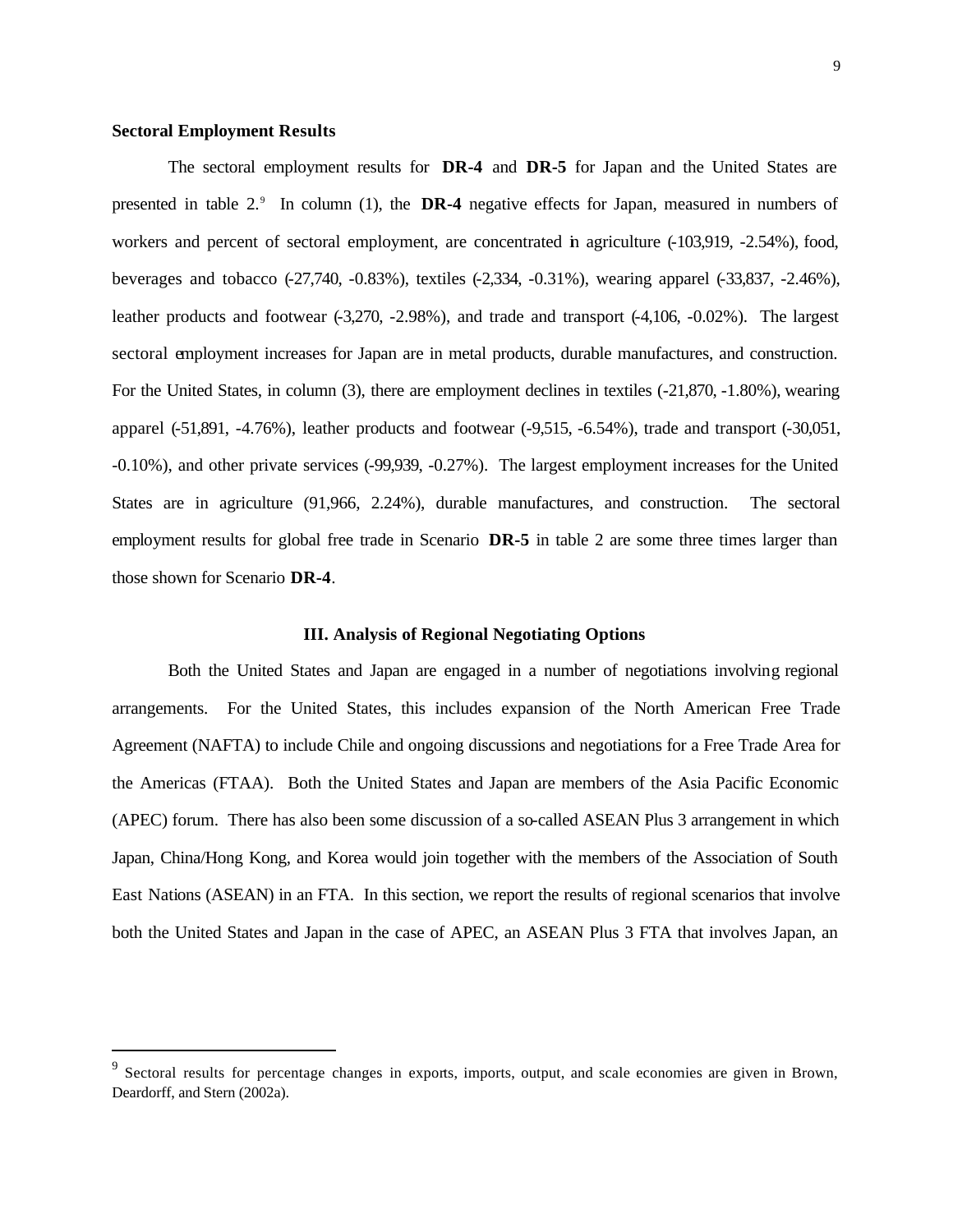expansion of NAFTA to include Chile, and an approximation to the FTAA that we refer to as a Western

Hemisphere FTA (WHFTA) that involves the United States.<sup>10</sup> These scenarios are:

- *RA-1: APEC trade liberalization elimination of all bilateral post-Uruguay Round agricultural and manufactures tariffs and services barriers among APEC countries.*<sup>11</sup>
- *RA-2: ASEAN Plus 3 FTA elimination of all bilateral post-Uruguay Round agricultural and manufactures tariffs and services barriers among the ASEAN countries*<sup>12</sup> *plus China/Hong Kong, Japan, and Korea.*
- *RA-3: NAFTA-Chile FTA elimination of all bilateral post-Uruguay Round agricultural and manufactures tariffs and services barriers between the NAFTA members and Chile.*
- *RA-4: Western Hemisphere FTA (WHFTA) elimination of all bilateral post-Uruguay Round agricultural and manufactures tariffs and services barriers among the NAFTA members and Chile and an aggregate of countries comprising Central America and Caribbean and Other South America (CCS).*<sup>13</sup>

## **Results**

 $\overline{a}$ 

In each of these cases, our reference point is the post-Uruguay Round, 2005 database described above together with the post-Uruguay Round tariff rates on agricultural products and manufactures and the specially constructed measures of services barriers used in the Doha Round scenarios in Section II preceding. Four scenarios have been carried out for each of the four arrangements noted: (A) removal of agricultural tariffs<sup>14</sup>; (M) removal of manufactures tariffs; (S) removal of services barriers; and (C) combined removal of agricultural and manufactures tariffs and services barrie rs. Because of space constraints, we report only the latter combined results, denoted **RA-1C**, …, **RA-4C**. The results of the other scenarios are available on request.

<sup>10</sup> In an Op Ed article in the *Wall Street Journal*, November 4, 2002, p. A14, USTR Robert B. Zoellick has reported that the United States plans to begin negotiations with five nations in Central America, five nations in Southern Africa, and ASEAN members to establish regional trading arrangements.

<sup>&</sup>lt;sup>11</sup> The membership of APEC is taken here to include: Australia; Canada; Chile; China; Hong Kong; Indonesia; *Japan; Korea; Malaysia; Mexico; New Zealand; Philippines; Singapore; Taiwan; Thailand; and United States.* <sup>12</sup> *Taken here to include Indonesia, Malaysia, Philippines, Singapore, and Thailand.*

<sup>13</sup> *The CCS aggregate comprises: Central America and Caribbean; Venezuela; Colombia; Rest of Andean Pact; Argentina; Brazil; Uruguay; and Rest of South America.*

 $14$  These regional scenarios and the bilateral FTA scenarios in the next section make no allowance for reductions in agricultural export subsidies and agricultural production subsidies as was done in the multilateral scenario in the preceding section.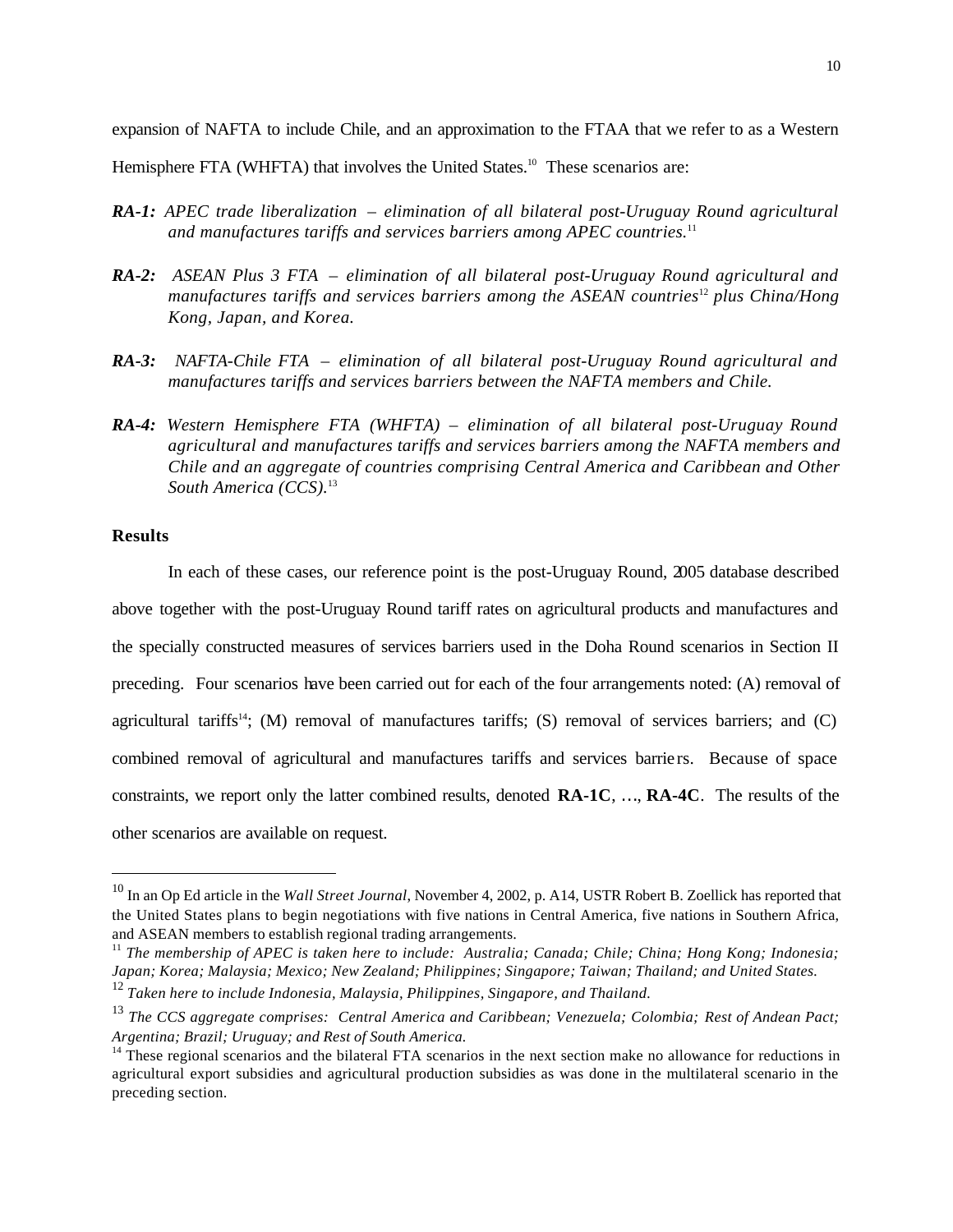**RA-1C: APEC Trade Liberalization** – This scenario treats APEC as a FTA and does not make allowance for the "open regionalism" that APEC purportedly offers to non-members. If open regionalism were to be pursued, it would mean in effect that APEC liberalization would be extended to non-members who wished to become associated with or to join APEC. But presumably these nonmembers would then themselves be required to eliminate their own trade barriers vis-à-vis the APEC members. Since we cannot determine a priori how non-members of APEC would respond, we take the closest approximation to open regionalism to correspond with our global free-trade scenario **DR-5** in table 1 above.

In table 3, the complete elimination of (post-Uruguay Round) APEC bilateral tariffs and services barriers increases global welfare by \$824.2 billion. Japan's welfare increases by \$318.1 billion (4.90 percent of GNP) and U.S. welfare increases by \$244.2 billion (2.69 percent of GNP). There is little evidence of trade diversion. It is interesting then to compare the bilateral removal of APEC trade barriers with the removal of all global trade barriers in Scenario **DR-5** noted above. The welfare gain from global free trade, indicated earlier in table 1, is \$2.19 trillion, which compares to a gain of \$824.2 billion if all tariffs and services barriers were removed bilaterally among the APEC member countries. The gains for Japan and the United States from global free trade are \$401.9 and \$497.0 billion, respectively, compared to \$318.1 and \$244.2 billion for complete APEC bilateral liberalization. The detailed sectoral results for complete APEC bilateral liberalization for Japan are indicated in column (1) of table 4. Thus, the numbers of workers decline in agriculture, food, beverages and tobacco, textiles, wearing apparel, leather products and footwear, and trade and transport services, and increase in all other manufacturing sectors, particularly metal products, machinery and equipment, and other private services. The sectoral employment results for the United States are shown in column (3) of table 4, indicating employment declines in most manufacturing sectors, especially textiles, wearing apparel, leather products and footwear, other manufactures, and in construction, trade and transport, and government services. The main U.S. employment increases are in agriculture, food, beverages, and tobacco, and wood  $\&$  wood products.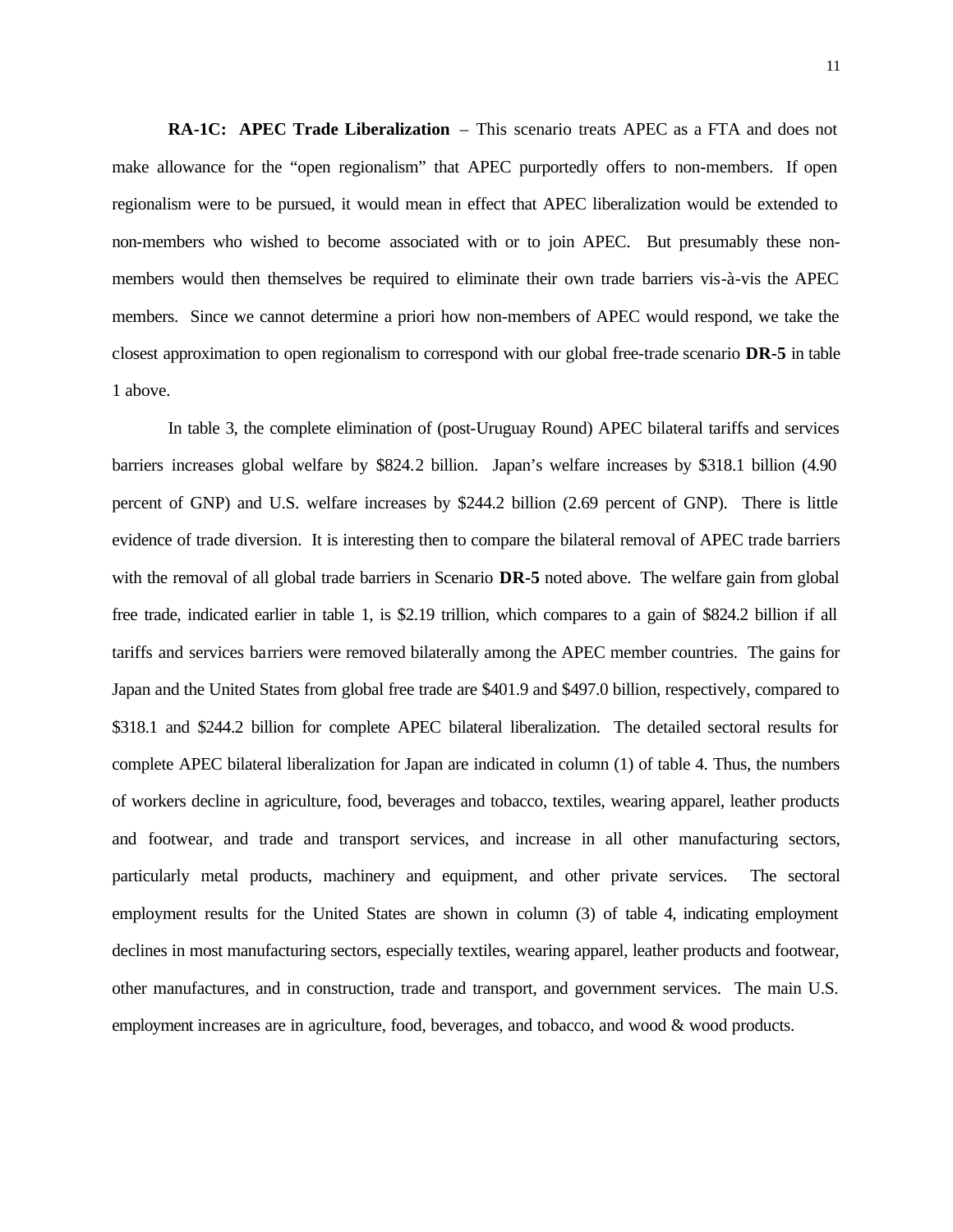**RA-2C: ASEAN Plus 3** – Table 3, column (2), contains the results of a FTA involving the members of ASEAN together with China/Hong Kong, Japan, and South Korea.<sup>15</sup> Complete removal of all bilateral tariffs on agriculture and manufactures and services barriers increases global welfare by \$282.6 billion. Japan's welfare rises by \$170.4 billion, and there are welfare increases for the ASEAN members as well as for China/Hong Kong and South Korea. There is little evidence of trade diversion. The sectoral results for Japan are shown in table 4, column (2), and indicate employment declines in agriculture, food, beverages, and tobacco, textiles, wearing apparel, leather products and footwear, and trade and transport services. Employment rises in all other sectors in Japanese manufacturing and services. The sectoral employment effects in China (excluding Hong Kong), which are quite large, are shown in column (1) of table 5. There are declines in textiles, wood and wood products, chemicals, metal products, transportation equipment, machinery and equipment, construction, trade and transport, and government services. There are employment increases in agriculture, mining, food, beverages and tobacco, wearing apparel, leather products and footwear, other manufactures, and the services sectors. The sectoral employment results for Korea are shown in column (2) of table 5. There are relatively sizable employment declines in food, beverages, and tobacco, durable manufactures, and services, and employment increases especially in textiles, wearing apparel, leather products and footwear, chemicals, and other manufactures.

**RA-3C: NAFTA-Chile FTA** – Table 3, column (3), indicates the results of a FTA involving the NAFTA member countries and Chile.<sup>16</sup> The complete removal of all post-Uruguay Round bilateral tariffs on agriculture and manufactures and services barriers vis-à-vis Chile increases global welfare by \$5.8 billion. The welfare of the NAFTA members rises, with the largest absolute gain of \$4.4 billion for the

<sup>&</sup>lt;sup>15</sup> For some background information on discussions relating to an ASEAN Plus 3 FTA, see Barry (2001). As reported by Amy Kazmin in the *Financial Times*, November 5, 2002, p. 6, the ASEAN members have signed a framework agreement with China to establish a comprehensive free trade area by 2010. The ASEAN members are also discussing a similar framework with Japan. However, according to a news report by Tom Wright in *Wall Street Journal*, December 2, 2002, p. 16, there is already mounting opposition in Southeast Asia to a FTA with China because of fears of import competition from Chinese goods..

<sup>&</sup>lt;sup>16</sup> For a more comprehensive analysis of the accession of Chile to the NAFTA, see Brown, Deardorff, and Stern (2000).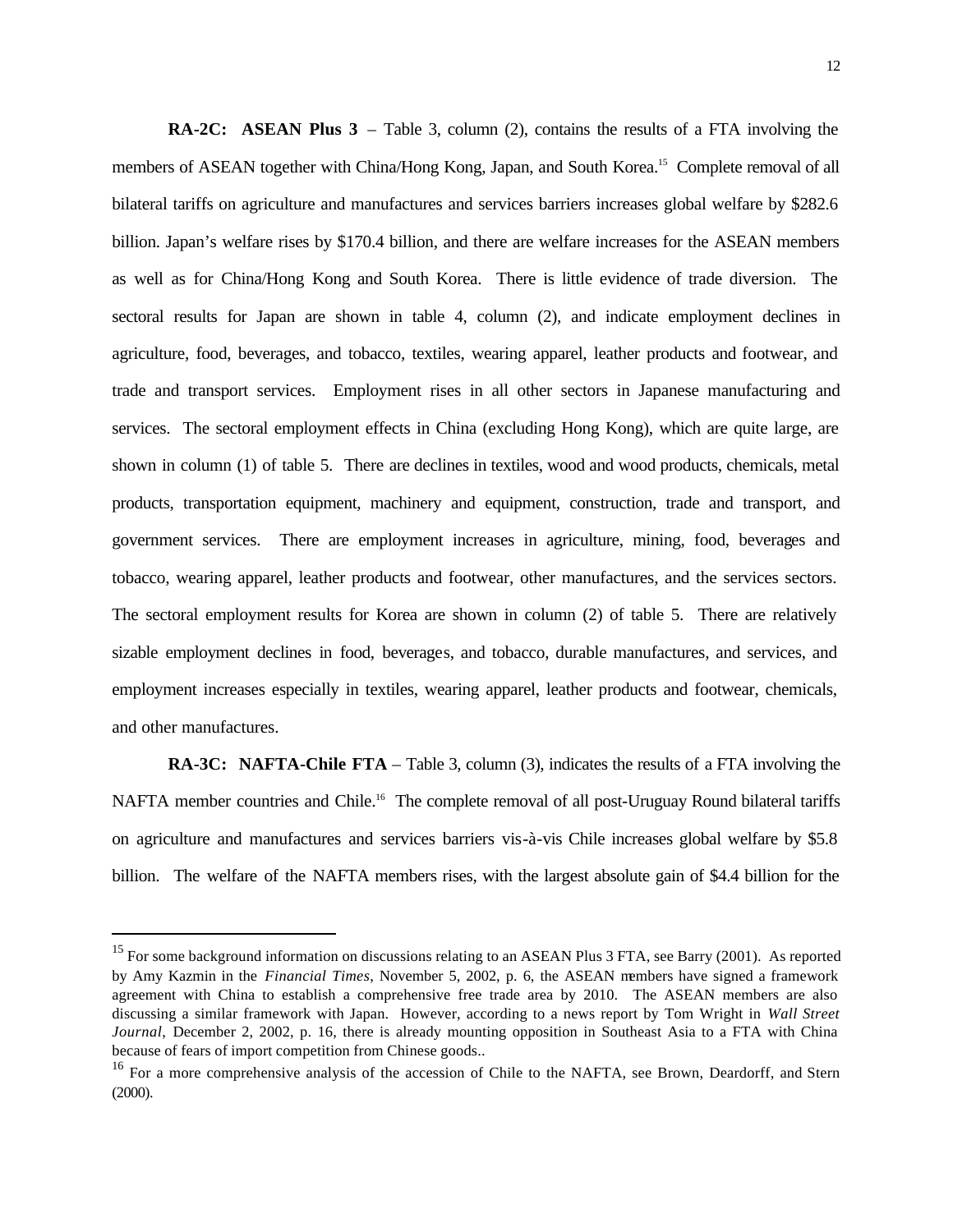United States. Chile's welfare increases by \$840 million, which is 1.05 percent of its GNP. There is some evidence of trade diversion for a number of countries/regions. The sectoral employment effects for the NAFTA members and for Chile are shown in columns (1)-(4) of table 6. The U.S. employment effects are negligible, as are those for Canada and Mexico. The employment effects for Chile are noticeably larger, with increases in agriculture, mining, metal products, and other private services, and reductions in textiles and wearing apparel, some other manufacturing sectors, and trade and transport and government services.

**RA-4C: Western Hemisphere Trade Agreement (WHFTA) –** Discussions have been ongoing for several years to create a Free Trade Area for the Americas (FTAA).<sup>17</sup> The most recent efforts to move forward in achieving a FTAA were held at the 2002 Ministerial meeting in Quito, Ecuador, in November 2002. Since the country detail in our model does not include the individual members of the FTAA, we have chosen to approximate it by combining the United States, Canada, Mexico, and Chile with an aggregate of the Central American and Caribbean and Other South American (CCS) nations into what we refer to as a Western Hemisphere Free Trade Agreement (WHFTA). The complete removal of all bilateral tariffs on agriculture and manufactures and services barriers can be seen in table 3, column (4), to increase global welfare by \$83.5 billion. The welfare of the NAFTA members rises by \$55.8 billion for the United States, \$3.1 billion for Canada, and \$3.1 billion for Mexico. The welfare of Chile rises by \$2.3 billion and the CCS aggregate by \$19.2 billion. There is small evidence of trade diversion. The sectoral employment effects are indicated in columns (5)-(9) of table 6. The United States shows relatively small employment declines in agriculture, mining, food, beverages, and tobacco, and other private and government services, and increases in all other sectors. While the employment effects for Canada are also small, the absolute employment increases for Mexico, Chile, and the CCS aggregate are noteworthy. This suggests that the smaller countries would experience more employment adjustments than the largest countries in a WHFTA.

<sup>&</sup>lt;sup>17</sup> See Office of the United States Trade Representative (20001a).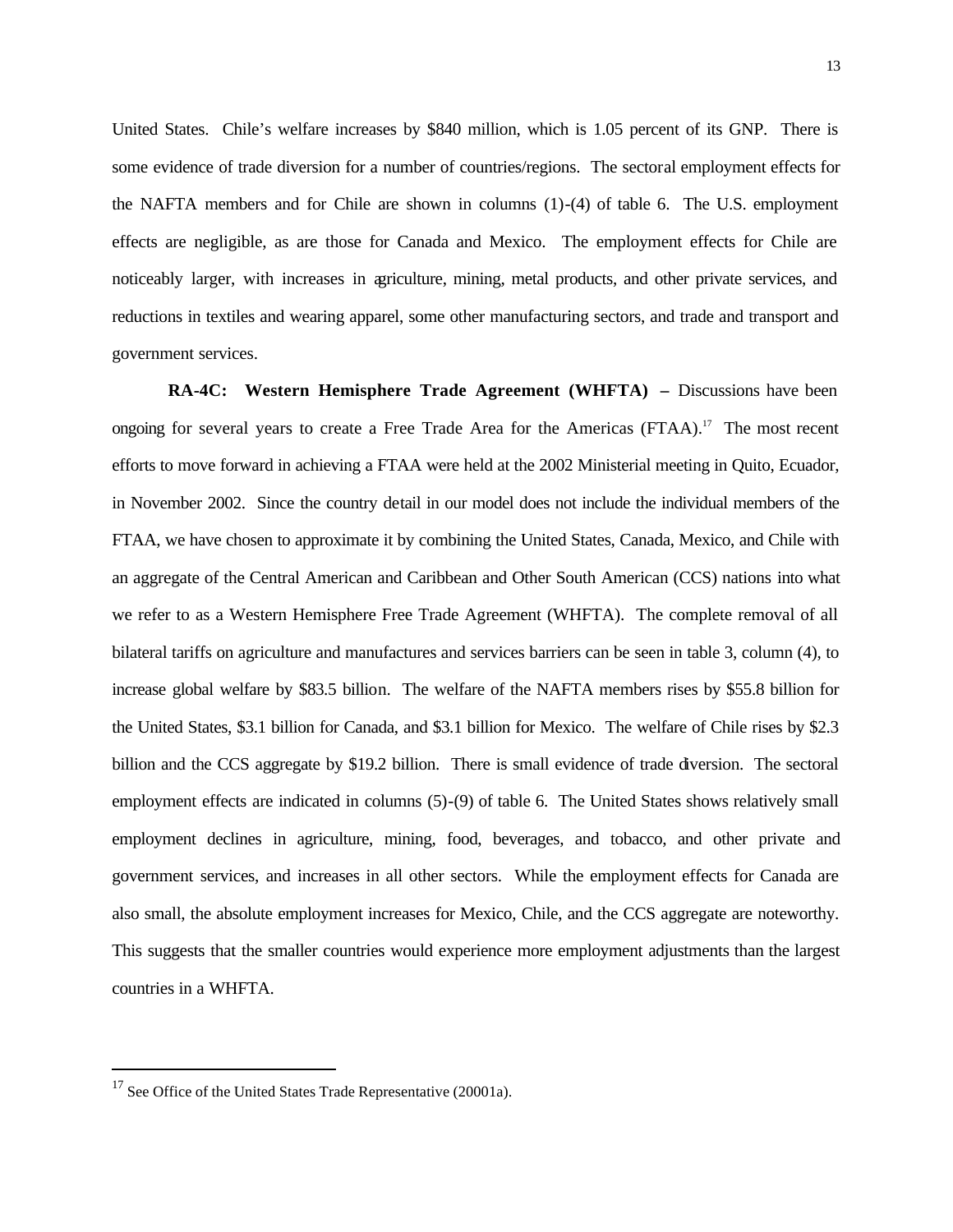#### **IV. Analysis of Bilateral Negotiating Options**

As already mentioned, both Japan and the United States are currently engaged in or are considering a number of bilateral trading arrangements. For Japan, these include negotiation of a FTA with Singapore and active consideration of FTAs with Mexico, Korea, Chile, and possibly other countries.<sup>18</sup> The United States has been a member of the NAFTA since its inception in 1994. It has recently concluded a bilateral FTA with Jordan and is actively considering FTAs with Chile, Singapore, and Korea.<sup>19</sup> In what follows, we analyze the effects on economic welfare and sectoral employment of these various bilateral arrangements.<sup>20</sup> The scenarios are as follows:

**JSFTA**: *Japan-Singapore FTA* **JKFTA**: *Japan-Korea FTA* **JCFTA**: *Japan-Chile FTA* **JMFTA**: *Japan-Mexico FTA*

**USCFTA**: *U.S.-Chile FTA* **USSFTA**: *U.S.-Singapore FTA* **USKFTA**: *U.S.-Korea FTA*

 $\overline{a}$ 

As with the regional scenarios, we report only the results of the combined removal of agricultural and manufactures tariffs and services barriers, denoted by **JSFTA-C**, etc. The results for the separate removal of the agricultural, manufactures, and services barriers are available on request. We should emphasize that our computational analysis does not take into account other features of the various FTAs, such as the negotiation of explicit rules and development of new institutional and cooperative arrangements

<sup>&</sup>lt;sup>18</sup> For more details, see: METI, White Papers/Reports (2000a,b,c); Institute of Developing Economies and JETRO (2000); Institute of Developing Economies, JETRO, and Korea Institute for International Economic Policy (2000); Korea Institute for International Economic Policy (2000); and Keidanren (1999, 2000). It remains to be seen how agriculture will be handled in the various Japanese FTA negotiations. In this connection, see Hijino and de Jonquières (2001).

<sup>&</sup>lt;sup>19</sup> See Office of the United States Trade Representative (2002), United States International Trade Commission (2001a,b), and Millman (2002) for information on the U.S. FTA initiatives. As reported by Edward Alden in the *Financial Times*, November 1, 2002, p. 10, the United States is actively pursuing bilateral FTAs with Morocco, Australia, and individual ASEAN member countries. Several other Latin American countries have also approached the United States.

<sup>&</sup>lt;sup>20</sup> See Brown, Deardorff, and Stern (2002b) for analysis of a Canada-Chile and Canada-EU FTA, and a Mexico-Chile and Mexico-EU FTA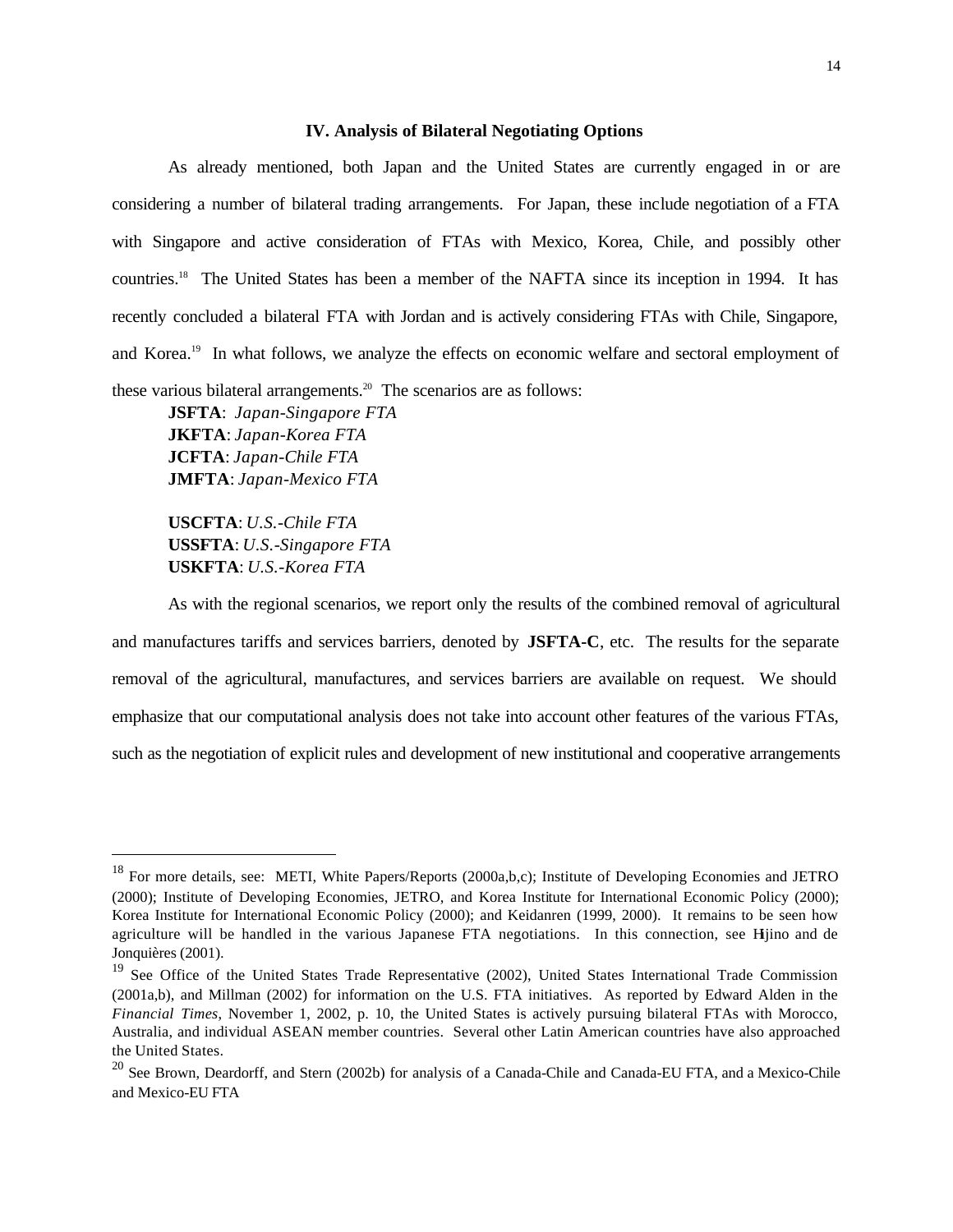that could be beneficial to the countries involved.<sup>21</sup> These factors do not lend themselves readily to quantification, however. By the same token, we have not made allowance for rules of origin that may be negotiated as part of each FTA and that could be designed with protectionist intentions.

**JSFTA-C: Japan-Singapore Free Trade Agreement** – As shown in table 7, column (1), the combined removal of bilateral tariffs on agricultural products and manufactures and services barriers would increase global economic welfare by \$20.1 billion. Japan's welfare rises by \$12.0 billion (0.19 percent of GNP), and Singapore's welfare rises by \$2.4 billion (3.17 percent of GNP). A JSFTA appears to be trade diverting for Malaysia. The other industrialized countries besides Japan show increases in welfare.<sup>22</sup> The sectoral results, which are shown in column (1) of table 8, indicate that employment rises by relatively small amounts in all sectors in Japan, except trade and transport services and government services.<sup>23</sup> For Singapore, as indicated in column (1) of table 9, there are relatively substantial employment declines in virtually all manufacturing sectors and increases in employment in trade and transport (22,098) and other private services (8,492). A Japan-Singapore FTA thus appears to shift employment in Japan especially towards durable manufactures and employment in Singapore away from manufactures towards services sectors.

**JKFTA-C: Japan-Korea Free Trade Agreement** – In table 7, column (3), a JKFTA for all sectors combined increases global welfare by \$34.6 billion. Japan's economic welfare increases by \$29.5 billion (0.45 percent of GNP), and South Korea's welfare increases by \$5.3 billion (0.94 percent of GNP). There is evidence of trade diversion from a JKFTA for the United States (-\$292 million), EU/EFTA (-\$264 million), and smaller amounts for some of the Asian developing countries. The sectoral results,

<sup>&</sup>lt;sup>21</sup> Thus, for example, the Japan-Singapore FTA is referred to as the "Japanese-Singapore Agreement for a New Age Partnership." Details of the agreement are set out in METI (2000a).

 $22$  See Hertel, Walmsley, and Itakura (2001) for a GTAP model-based analysis of the Japan-Singapore FTA that takes into account the proposed bilateral tariff reductions, implementation of uniform standards for e-commerce, services liberalization, the impact of automating customs procedures in Japan, and changes in foreign direct investment. They find that customs automization plays the most important role in driving increases in merchandise trade. They estimate global welfare gains of over \$9 billion, most of these gains accruing to Japan. They find no evidence of trade diversion.

<sup>&</sup>lt;sup>23</sup> Sectoral results for percentage changes in exports, imports, output, and scale economies for this and the following bilateral FTAs are available on request.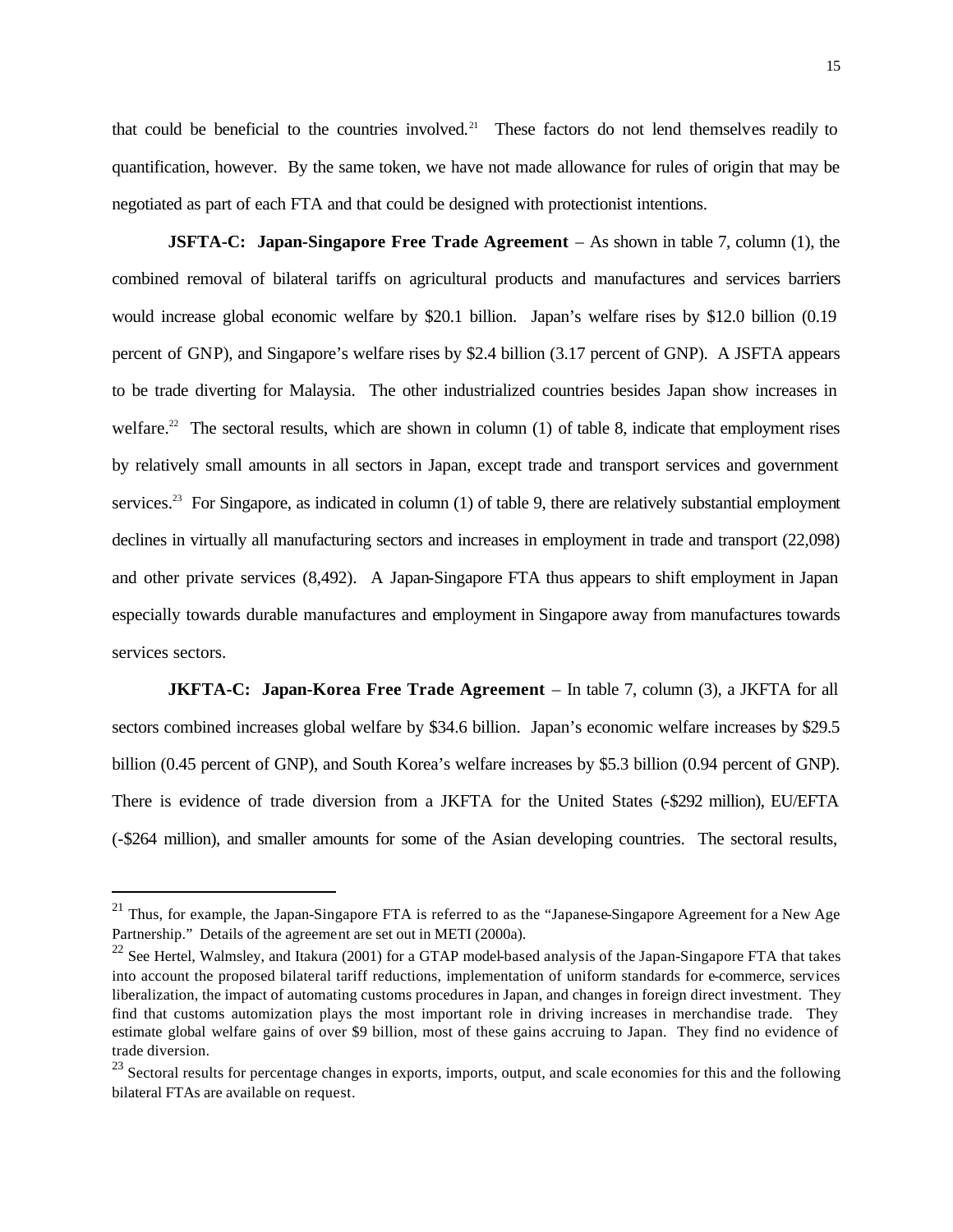shown in table 8, column (2), indicate that there are relatively small employment declines in Japan in agriculture, labor-intensive manufactures, and trade and transport services, and increases in employment in durable manufactures, construction, and other private services. For Korea, as shown in Table 9, column (3), employment falls in wood and wood products, chemicals, durable manufactures, and services, except for trade and transport. Employment rises in Korea's agriculture and labor-intensive manufactures.<sup>24</sup>

**JCFTA-C: Japan**-**Chile Free Trade Agreement** – A JCFTA covering all sectors is shown in table 7, column (5), to increase global welfare by \$5.0 billion. Japan's welfare rises by \$4.4 billion (.07 percent of GNP), and Chile's welfare rises by \$749 million (0.93 percent of GNP). There is evidence of small, negative welfare effects due to trade diversion for the smaller industrialized countries and for all of the Asian economies. The sectoral results for Japan, which are shown in table 8, column (3), indicate relatively small employment declines in agriculture, food, beverages, and tobacco, trade and transport, and other private services, and employment increases in all other manufacturing sectors. In Chile, as indicated in column (5) of table 9, employment falls in mining, all manufacturing sectors, and in services except other private services.

**JMFTA-C: Japan-Mexico Free Trade Agreement** – As indicated in table 7, column (7), the combined removal of bilateral trade barriers for agricultural products, manufactures, and services in a JMFTA increases global welfare by \$7.6 billion. Japan's welfare increases by \$6.6 billion (0.10 percent of GNP) and Mexico's welfare by \$2.0 billion (0.6 percent of GNP). There are indications that a JMFTA would be trade diverting for the United States (-\$832 million), Canada (-\$36 million), EU/EFTA (-\$148 million), and in small amounts for several of the Asian and CCS economies. The sectoral results for Japan, which are shown in column (4) of table 8, indicate relatively small employment declines in agriculture, food, beverages and tobacco, textiles, wearing apparel, leather products and footwear, and

<sup>&</sup>lt;sup>24</sup> See McKibbin, Lee, and Cheong (2002) for an analysis of a Japan-Korea FTA, using the Asia-Pacific G-Cubed Model. The GCubed model incorporates rational expectations and forward-looking intertemporal behavior of individual agents. The model takes into account the induced changes in expected rates of return to capital by sector and consequent structural adjustments. Allowance is also made for short-term wage stickiness or adjustment costs in allocating capital. The authors conclude that Japan and Korea gain from a FTA, but there is trade diversion for the United States, Australia, and other countries. Their results also suggest greater benefits from a rapid liberalization rather than a more gradual phasing.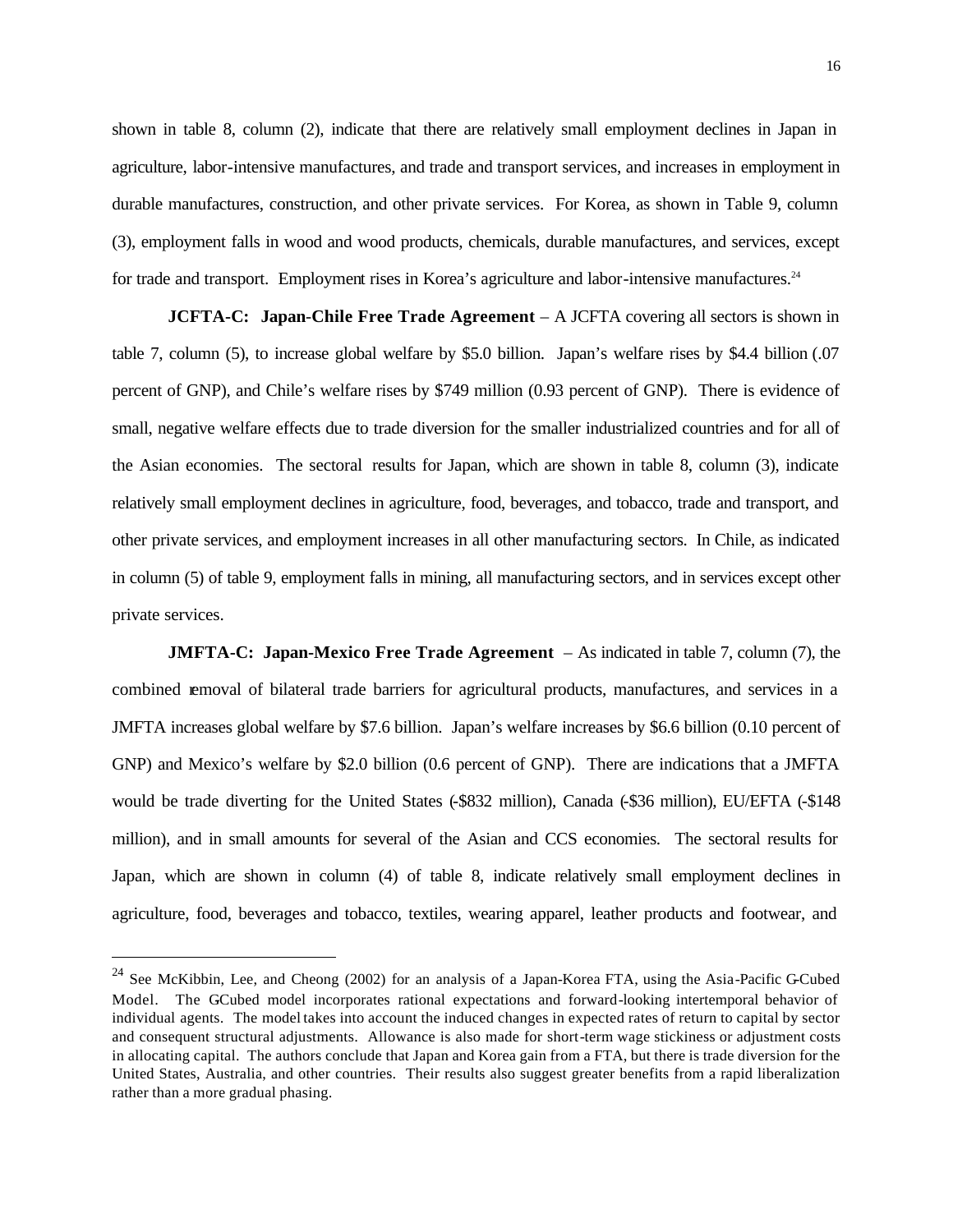17

trade and transport services and increases especially in durable manufactures. For Mexico, in table 9, column (7), the sectoral results show relatively small employment declines in agriculture and all manufactures sectors and employment increases in trade and transport and other private services.

**USCFTA-C: U.S.-Chile Free Trade Agreement** – To supplement the regional scenario noted for the expansion of NAFTA to include Chile and to permit comparison with a Japan-Chile FTA, the results of a U.S.-Chile FTA are indicated in column (6) of table  $7<sup>25</sup>$  Global welfare increases by \$5.0 billion, with U.S. welfare increasing by \$4.4 billion and Chile's welfare by \$0.6 billion. These welfare increases are comparable to those indicated for the Japan-Chile FTA in column (5) of table 7, although the patterns of trade diversion differ somewhat between the U.S. and Japanese FTAs with Chile. The sectoral results for the United States are shown in column (5) of table 8 and indicate relatively small employment declines in U.S. agriculture, food, beverages, and tobacco, wearing apparel, leather products and footwear, and other private services, and employment increases in the other sectors. The sectoral employment effects for Chile are indicated in column (6) of table 9 and show employment increases in agriculture, mining, metal products, and other private services and employment declines in several manufacturing sectors and other services. The sectoral employment changes for Chile differ somewhat for the Japan and U.S. FTAs, as can be seen by comparing columns (5) and (6). Nonetheless, a number of these sectoral changes are relatively large and indicate the adjustments that may occur with the respective FTAs.

**USSFTA-C: U.S.-Singapore Free Trade Agreement** – The welfare effects of a U.S.- Singapore FTA are noted in column (2) of table 7. Global welfare rises by \$25.1 billion, with U.S. welfare rising by \$17.5 billion and Singapore's welfare by \$2.5 billion. These welfare increases are somewhat larger than those shown for the Japan-Singapore FTA in column (1), although there are some differences in the pattern of trade diversion. The sectoral employment effects for the United States are indicated in column (6) of table 8. There are positive, but relatively small, employment increases in all U.S. sectors,

<sup>25</sup> Neil King, Jr. has reported in the *Wall Street Journal*, December 12, 2002, p. A3, that the United States has reached a FTA with Chile. The agreement had been delayed over whether Chile would be allowed to maintain its capital controls. In the end, Chile was permitted to do so for as long as a year. The Bush Administration plans to submit the Chile FTA to the U.S. Congress for approval by March 2003.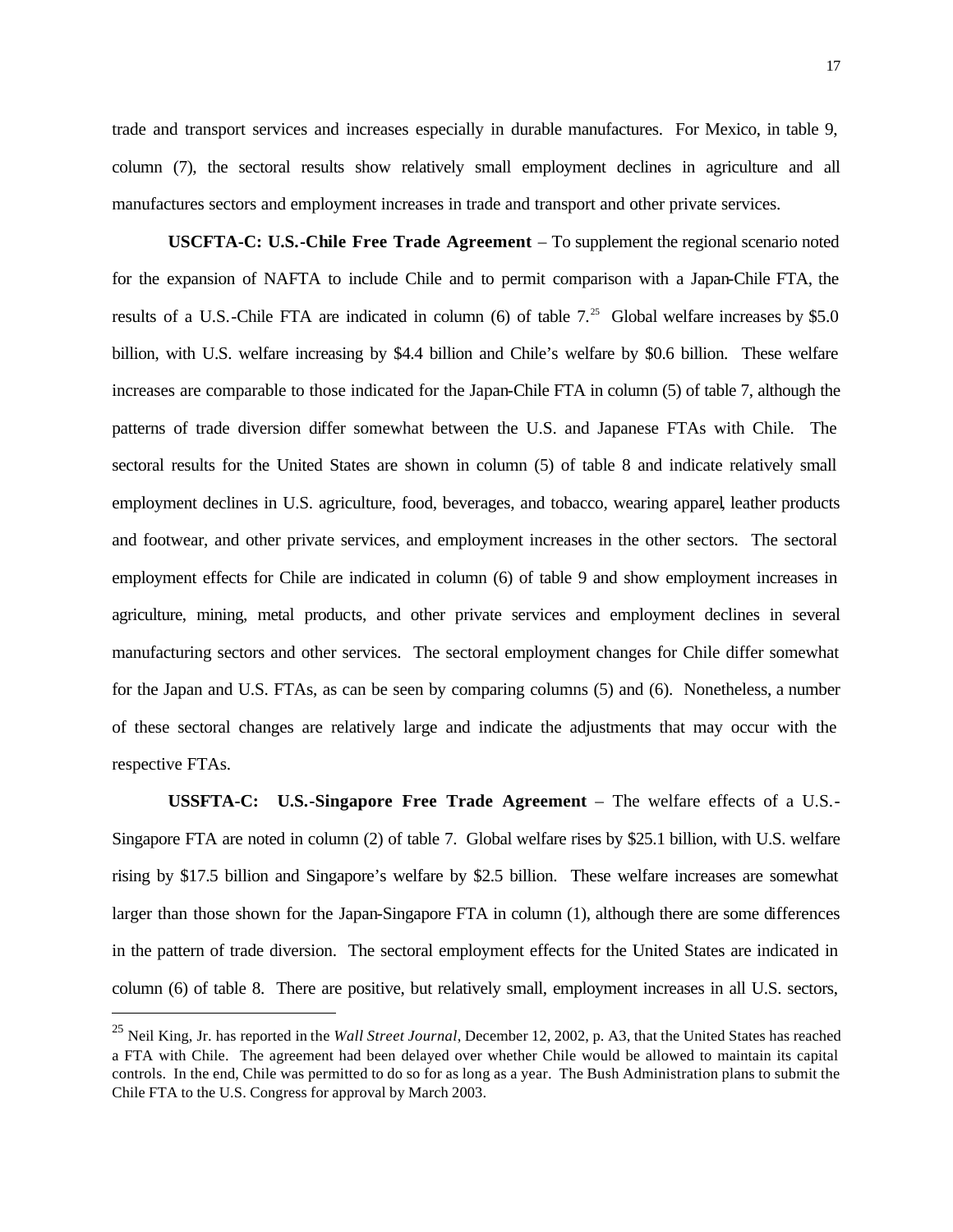except for wearing apparel, trade and transport, and other private services. For Singapore, noted in column (2) of table 9, there are relatively large sectoral employment increases in wearing apparel, trade and transport services, and other private services and declines in most other sectors. These sectoral changes correspond for Singapore to those shown in column (1) of table 9 for the Japan-Singapore FTA and suggest sizable employment adjustments for Singapore that may occur in both FTA arrangements.

**USKFTA-C: U.S.-Korea Free Trade Agreement** – The welfare effects of a U.S.-Korean FTA are shown in column (4) of table  $7.^{26}$  Global welfare rises by \$44.8 billion, with U.S. welfare rising by \$30.1 billion and Korean welfare by \$12.0 billion. These welfare effects are somewhat larger than for the Japan-Korea FTA noted in column (3) of table 7, and the U.S.-Korea FTA can be seen to have only slight evidence of trade diversion. The sectoral employment effects for the United States are indicated in column (7) of table 8. U.S. employment increases notably in agriculture and food, beverages, and tobacco and declines in most of the manufacturing and services sectors. It is interesting to compare these results with the results for the Japan-Korea FTA in column (2) of table 8 that indicate employment declines in Japan's agricultural sector, food, beverages, and tobacco, wearing apparel, and trade and transport services. The sectoral employment effects for Korea are indicated in column (4) of table 9. There are noteworthy employment declines in agriculture, food, beverages, and tobacco, non-metallic mineral products, construction, and other private services and increases in most manufacturing sectors and trade and transport services. The sectoral employment results for Korea with a Japan-Korea FTA, shown in column (3) of table 9, suggest quite different sectoral effects than for a U.S.-Korea FTA. The employment adjustments involved for Korea in both FTAs may therefore be significant in some sectors, although they could be offsetting.

#### **V. Conclusions and Implications for Policy**

We have used the Michigan Model of World Production and Trade to simulate the economic effects of the multilateral trade liberalization that may be negotiated in the Doha Development Round, as

<sup>26</sup> For additional analysis, see USITC (2001b).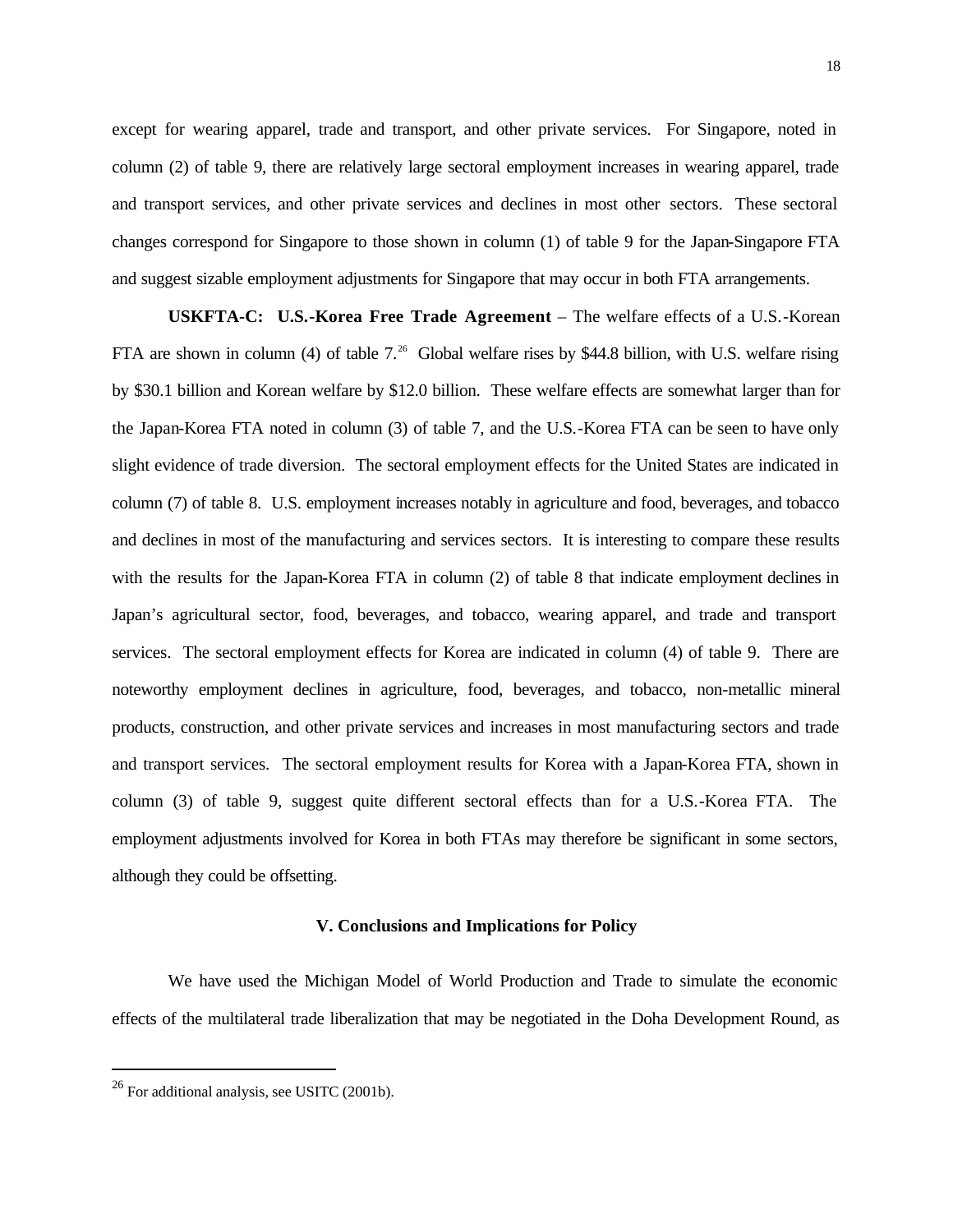well as a variety of regional and bilateral preferential trading arrangements. While our focus has been on the United States and Japan, we have also provided results for the effects on the other major trading countries/regions in the global trading system. The overriding conclusion that emerges from our model simulations of the Doha Round is that multilateral trade liberalization has positive and often sizable impacts on economic welfare in all of the industrialized and developing countries/regions covered in the Michigan Model. A second conclusion is that while regional and bilateral FTAs may be welfare enhancing for the member countries directly involved, these welfare gains are considerably smaller than those resulting from multilateral trade liberalization, and, in any case, accrue in absolute terms primarily to the large industrialized countries. Thus, the benefits of FTAs to the developing country partners appear somewhat limited, and, in some cases, could be disruptive because of intersectoral shifts in output and employment, depending on how rapidly the FTAs would be implemented. It is also the case that the regional and bilateral FTAs involve elements of trade diversion and are therefore detrimental to some non-member countries.

While our research is by no means the last word on the subject, our computational results nonetheless strongly suggest that the interests of the United States, Japan, and other countries may not be well served altogether by the negotiation of regional and bilateral preferential trading arrangements. There is some danger accordingly that the realization of the very significant benefits of multilateral liberalization may be jeopardized by pursuing these arrangements.<sup>27</sup> It is imperative therefore for the United States, Japan, and other WTO member countries to move ahead expeditiously in concluding the Doha Development Round.

 $27$  In this connection, see de Jonquières (2002) for comment and analysis and a chart entitled, "Free trade the hard way," which depicts the global maze and pathways of the numerous bilateral and regional agreements concluded, under way or planned, and being proposed as of November 2002.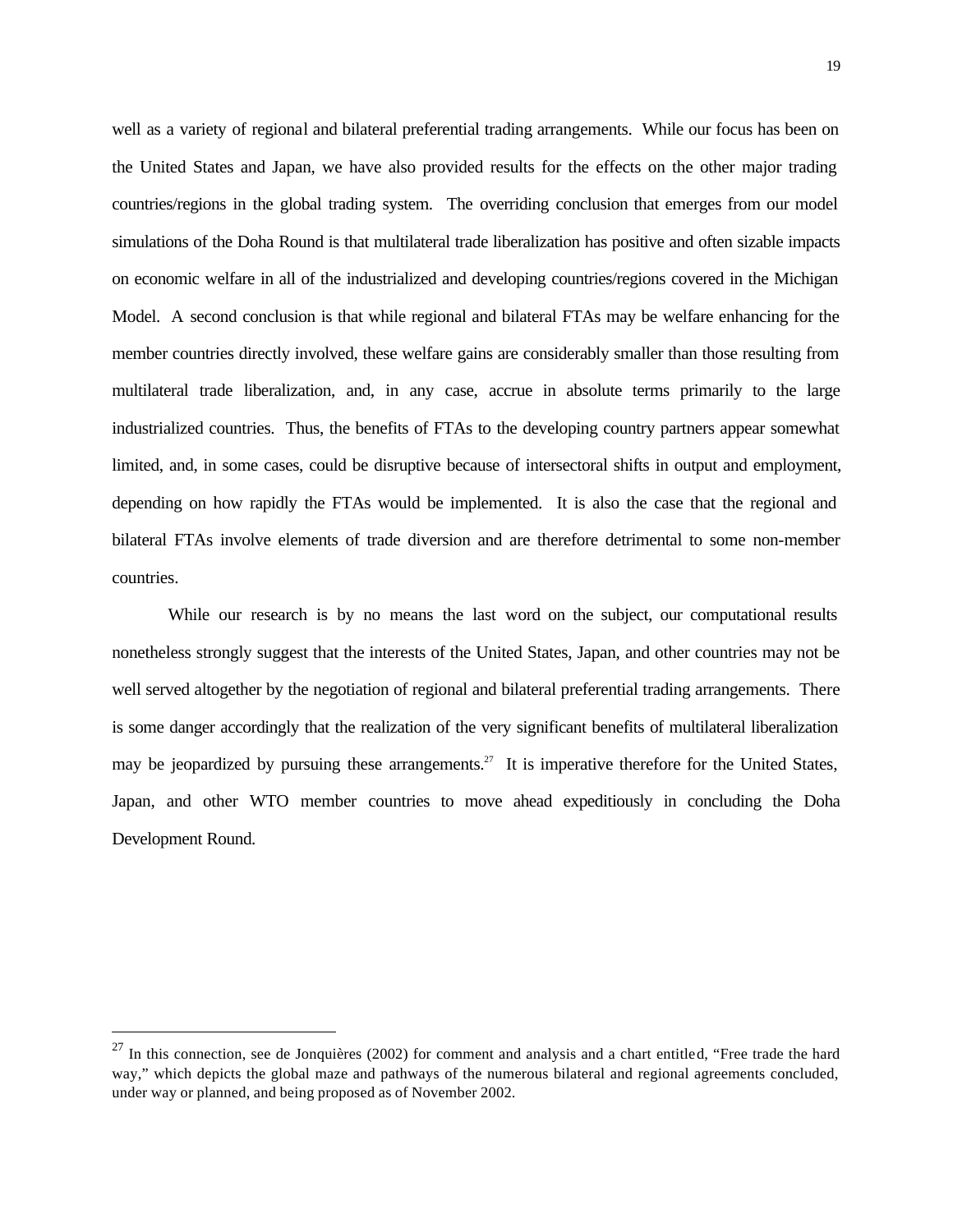#### **References**

Alden, Edward. 2002. "Countries line up to sign U.S. trade deals," *Financial Times*, November 1, p. 10.

- Barry, Michael. 2001. "ASEAN Free-Trade Area Discussions on Including China, Japan, and South Korea," *International Economic Review*, United States International Trade Commission, USITC Publication 3402, January/February.
- Brown, Drusilla K., Alan V. Deardorff, and Robert M. Stern. 2000. "Computational Analysis of the Accession of Chile to the NAFTA and Western Hemisphere Integration," *The World Economy* 23:145-74.
- Brown, Drusilla K., Alan V. Deardorff, and Robert M. Stern. 2002a. "CGE Modeling and Analysis of Multilateral and Regional Negotiating Options," in Robert M. Stern (ed.), *Issues and Options for U.S.-Japan Trade Policies*, University of Michigan Press.
- Brown, Drusilla K., Alan V. Deardorff, and Robert M. Stern. 2002b. "Impacts on NAFTA Members of Multilateral and Regional Trading Arrangements and Initiatives and Harmonization of NAFTA's External Tariffs," in Richard Harris (ed.), *North American Linkages: Opportunities and Challenges*. Calgary: Calgary University Press, forthcoming.
- Brown, Drusilla K. and Robert M. Stern. 2001. "Measurement and Modeling of the Economic Effects of Trade and Investment Barriers in Services," *Review of International Economics*, 9:262-86.
- de Jonquières, Guy. 2002. "The Challenges for the Multilateral Trade System," *Financial Times*, November 19.
- Harrison, W. J. and Ken Pearson. 1996. "Computing Solutions for Large General Equilibrium Models using GEMPACK" *Computational Economics* 9:83-127.
- Hertel, Thomas W. and Will Martin. 1999. "Would Developing Countries Gain from Inclusion of Manufactures in the WTO Negotiations?" Presented at the Conference on the "WTO and the Millennium Round," Geneva, September 20-21.
- Hertel, Thomas W. 2000. "Potential Gains from Reducing Trade Barriers in Manufacturing, Services and Agriculture," *Federal Reserve Bank of St. Louis Review* 82:77-99.
- Hertel, Thomas W., Terrie Walmsley, and Ken Itakura. 2001. "Dynamic Effects of the 'New Age' Free Trade Agreement between Japan and Singapore," *Journal of Economic Integration* 16:446-84.
- Hertel, Thomas W., Bernard M. Hoekman, and Will Martin. 2002. "Developing Countries and a New Round of WTO Negotiations," *The World Bank Research Observer* 17:113-40.
- Hijino, Ken and Guy de Jonquières. 2001. "Japan's dream of a free-trade future stumbles over farming," *Financial Times*, July 11, p. 10.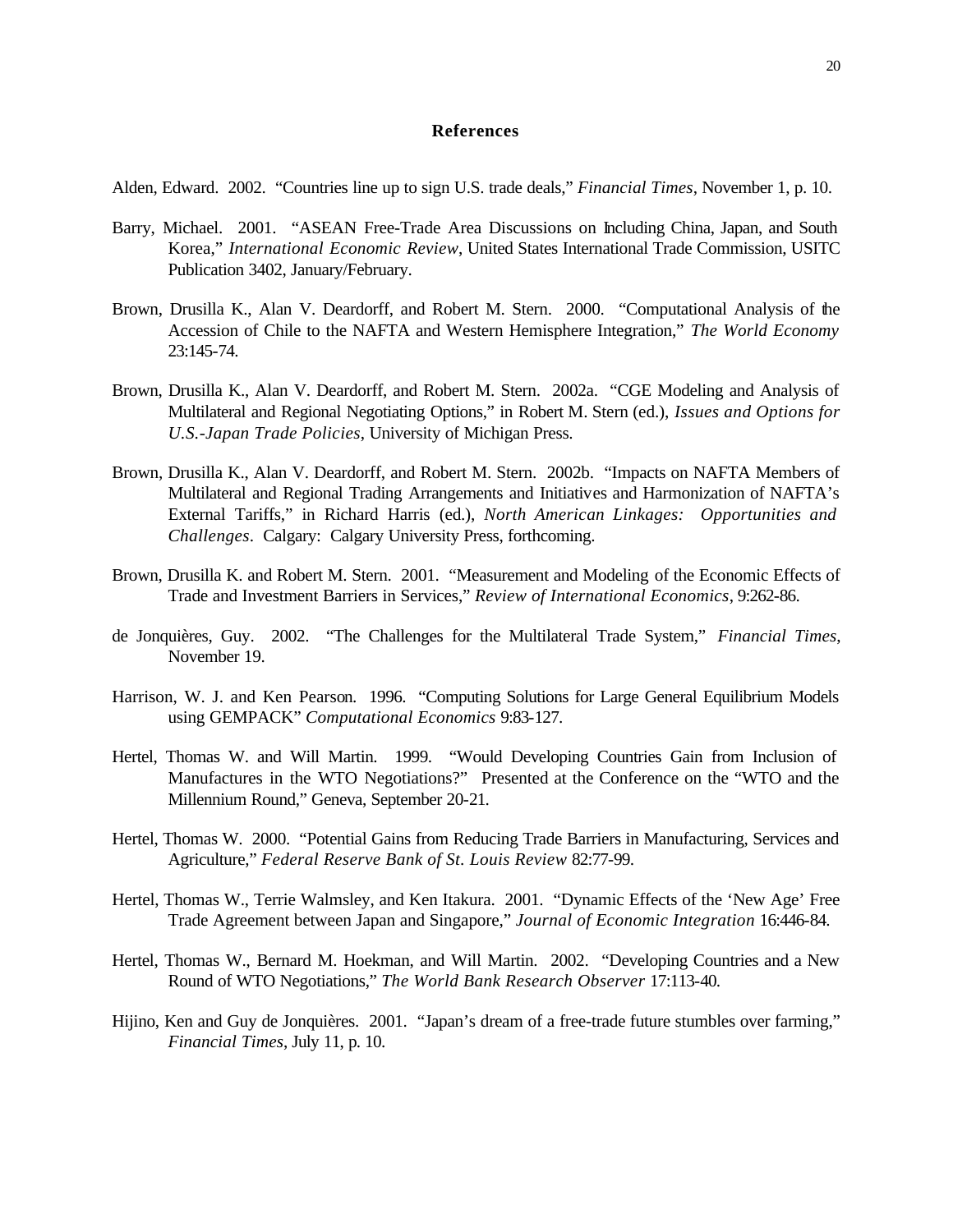- Hoekman, Bernard. 2000. "The Next Round of Services Negotiations: Identifying Priorities and Options," *Federal Reserve Bank of St. Louis Review* 82:31-47.
- Institute of Developing Economies and Japan External Trade Organization (JETRO). 2000. *Toward Close Japan-Korea Economic Relations in the 21st Century, Summary Report* (March).
- Institute of Developing Economies and Japan External Trade Organization (JETRO), and Korea Institute for International Economic Policy. 2000. "Towards Closer Japan-Korea Economic Relations: Proposal for Formulating a  $21<sup>st</sup>$  Century Partnership/Joint Communiqué) (May 23).
- Kazmin, Amy. 2002. "Asean leaders and China sign deal for free trade area," *Financial Times*, November 5, p. 6.
- Keidanren (Japan Federation of Economic Organizations). 1999. *Report on the Possible Effects of a Japan-Mexico Free Trade Agreement on Japanese Industry* (April 20). (www.keindanren.or.jp/english/ policy/pol099.html).
- Keidanren (Japan Federation of Economic Organizations). 2000. "Urgent Call for Active Promotion of Free Trade Agreements: Toward a New Dimension in Trade Policy" (July 18). (www.keindanren.or.jp/english/ policy/2000/033/proposal.html).
- King, Neil Jr. 2002. "Bush Seals a Trade Deal with Chile," *Wall Street Journal*, December 12, p. A3.
- Korea Institute for International Economic Policy. 2000. *Economic Effects of and Policy Directions for a Korea-Japan FTA* (May).
- McDougall, Robert et al. 1998. *Global Trade: Assistance and Protection: GTAP-4 Database*, Purdue University, W. Lafayette, IN.
- McKibbin, Warwick, Jong-Wha Lee, and Inkyo Cheong. 2002. "A Dynamic Analysis of the Korea-Japan Free Trade Area: Simulations with the G-Cubed Asia-Pacific Model," Working Paper 02- 09, Korea Institute for International Economic Policy (KIEP).
- Millman, Joel. 2002. "U.S., Chile to Meet for Final Round of Free-Trade Talks," *Wall Street Journal*, Online, December 2.
- Ministry of Economy, Trade, and Industry (METI), Government of Japan, White Papers/Reports. 2000a. "Japan-Singapore Economic Agreement for a New Age Partnership" (http://www.meti.go.jp/ english/report/data/gJ-SFTA0e.html).
- Ministry of Economy, Trade, and Industry (METI), Government of Japan, White Papers/Reports. 2000b. "Joint Announcement of the Japanese and Singapore Prime Ministers on the Initiation of Negotiations for Concluding a Bilateral Economic Partnership Agreement, 22<sup>nd</sup> October in Tokyo" (http://www.meti.go.jp/english/report/data/gJ-SFTA-2e.html).
- Ministry of Economy, Trade, and Industry (METI), Government of Japan, White Papers/Reports. 2000c. "The Economic Foundations of Japanese Trade Policy – Promoting a Multi-Layered Trade Policy," August (http://www.meti.go.jp/english/report/data/g00Wconte.html).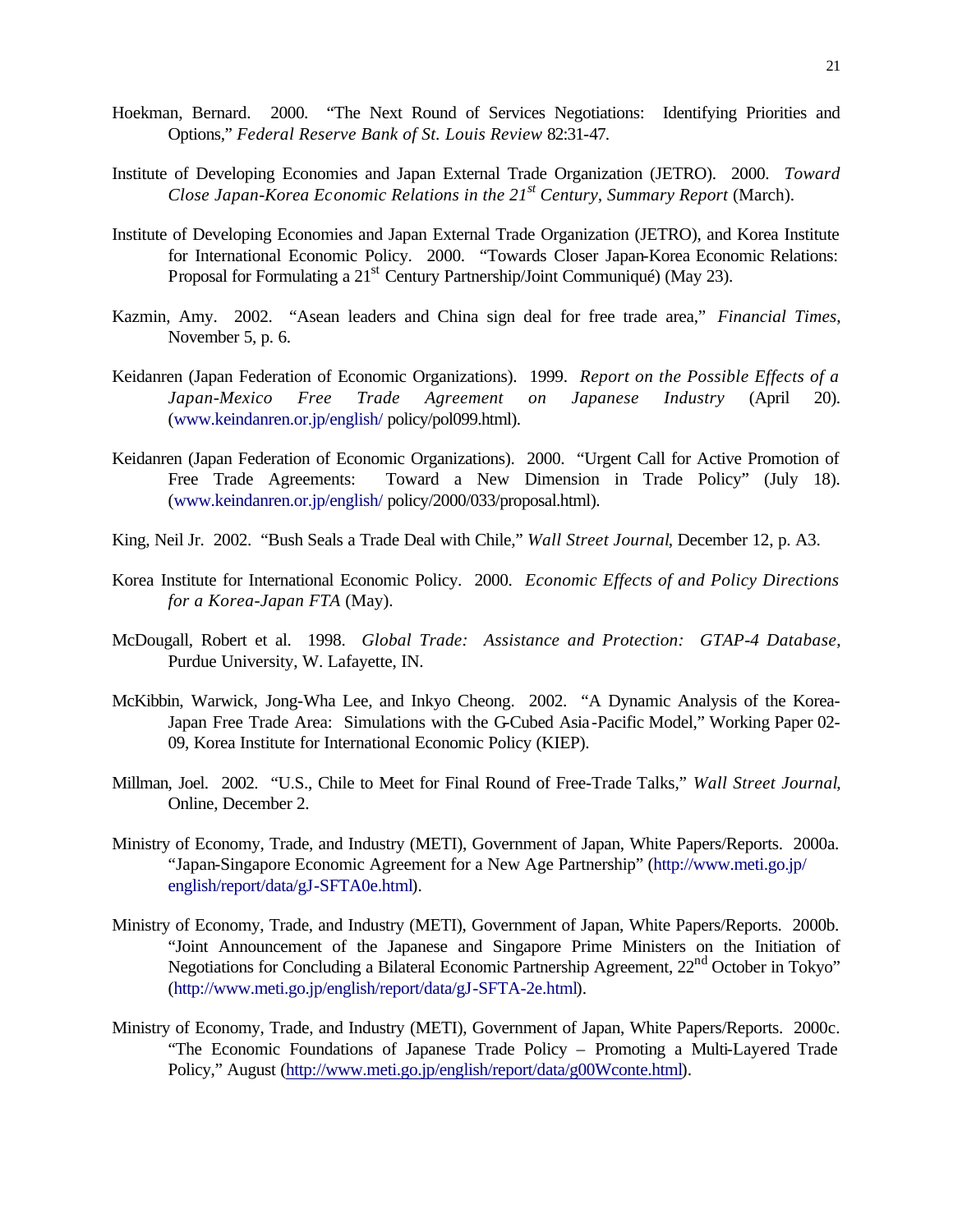- Office of the United States Trade Representative (USTR). 2002. "U.S., Singapore Agree on Core Elements of FTA," *Fact Sheet*, November 19.
- Stolper, Wolfgang and Paul A. Samuelson. 1941. "Protection and Real Wages," *Review of Economic Studies* 9:58-73.
- United States International Trade Commission (USITC). 2001a. "ITC to Analyze Impact of a U.S.- Korean Free Trade Agreement," News 01-003, Inv. No. 332-425 (January 11).
- United States International Trade Commission (USITC). 2001b. "U.S.-Korea FTA: The Economic Impact of Establishing a Free Trade Agreement (FTA) Between the United States and the Republic of Korea," Investigation No. 332-425, USITC Publication 3452 (September).
- Wright, Tom. 2002. "Southeast Asia Starts to Flinch at Trade with China," *Wall Street Journal*, December 2, p. 16.
- Zoellick, Robert B. 2002. "Free Trade, Free People," *Wall Street Journal*, November 14, p. A-14.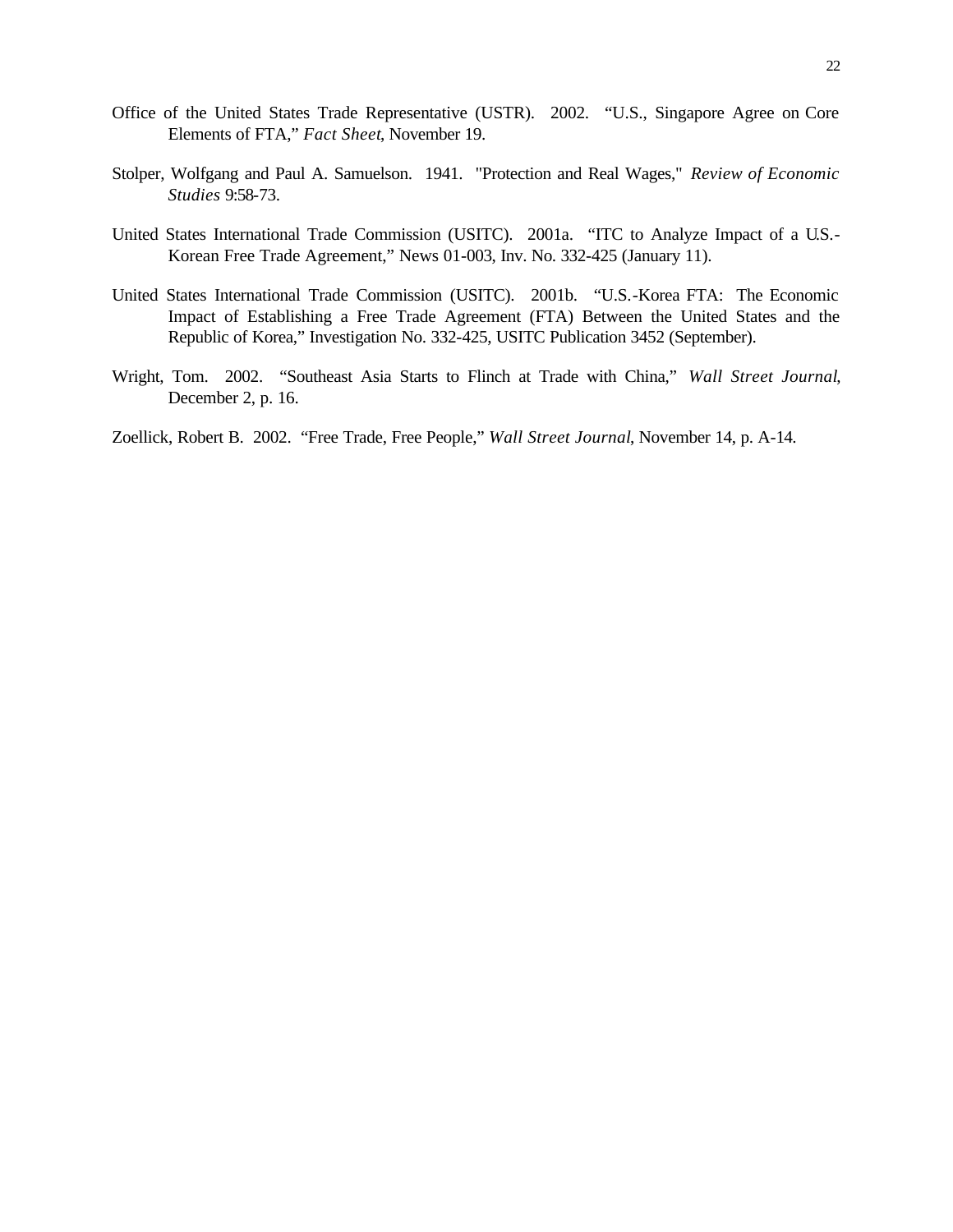| Table 1<br><b>Global Welfare Effects of Multilateral Negotiating Options</b> |                              |         |                       |                                          |               |                        |                                     |        |                                |          |  |  |
|------------------------------------------------------------------------------|------------------------------|---------|-----------------------|------------------------------------------|---------------|------------------------|-------------------------------------|--------|--------------------------------|----------|--|--|
|                                                                              |                              |         |                       | (Percent of GNP and Billions of Dollars) |               |                        |                                     |        |                                |          |  |  |
|                                                                              |                              |         |                       |                                          |               |                        |                                     |        |                                |          |  |  |
|                                                                              |                              |         |                       | Doha Round - 33% Reduction in :          |               |                        |                                     |        | <b>Global Free Trade</b>       |          |  |  |
|                                                                              | <b>Agricultural</b>          |         | <b>Manufactures</b>   |                                          |               | <b>Services</b>        | <b>Combined</b>                     |        | <b>All Barriers</b><br>Removed |          |  |  |
|                                                                              | <b>Protection - DR-1</b>     |         | Tariffs - DR-2<br>(2) |                                          | (3)           | <b>Barriers - DR-3</b> | <b>Liberalization - DR-4</b><br>(4) |        | (5)                            |          |  |  |
|                                                                              | (1)<br>Bil.<br>$\frac{9}{6}$ |         | $\frac{9}{6}$         | Bil.                                     | $\frac{9}{6}$ | Bil.                   | $\frac{9}{6}$                       | Bil.   | $\overline{\frac{9}{6}}$       | Bil.     |  |  |
| <b>Industrialized Countries</b>                                              |                              |         |                       |                                          |               |                        |                                     |        |                                |          |  |  |
| Japan                                                                        | 0.01                         | 0.72    | 1.00                  | 65.05                                    | 1.03          | 66.88                  | 2.04                                | 132.64 | 6.19                           | 401.91   |  |  |
| <b>United States</b>                                                         | $-0.08$                      | $-7.23$ | 0.40                  | 36.52                                    | 1.48          | 134.75                 | 1.81                                | 164.04 | 5.48                           | 497.04   |  |  |
| Canada                                                                       | $-0.01$                      | $-0.05$ | 0.43                  | 3.17                                     | 0.87          | 6.33                   | 1.30                                | 9.46   | 3.93                           | 28.66    |  |  |
| <b>Australia</b>                                                             | 0.30                         | 1.30    | 0.77                  | 3.36                                     | 0.80          | 3.50                   | 1.86                                | 8.17   | 5.64                           | 24.75    |  |  |
| <b>New Zealand</b>                                                           | 0.09                         | 0.07    | 2.14                  | 1.57                                     | 1.53          | 1.12                   | 3.76                                | 2.76   | 11.39                          | 8.37     |  |  |
| <b>EU and EFTA</b>                                                           | 0.03                         | 3.36    | 0.74                  | 81.23                                    | 1.30          | 142.46                 | 2.07                                | 227.05 | 6.27                           | 687.98   |  |  |
| <b>Developing Countries</b>                                                  |                              |         |                       |                                          |               |                        |                                     |        |                                |          |  |  |
| Asia                                                                         |                              |         |                       |                                          |               |                        |                                     |        |                                |          |  |  |
| <b>Hong Kong</b>                                                             | $-0.15$                      | $-0.20$ | 1.73                  | 2.23                                     | 3.66          | 4.71                   | 5.23                                | 6.74   | 15.86                          | 20.43    |  |  |
| China                                                                        | $-0.27$                      | $-2.46$ | 1.52                  | 13.78                                    | 1.31          | 11.87                  | 2.56                                | 23.19  | 7.75                           | 70.26    |  |  |
| Korea                                                                        | $-0.14$                      | $-0.78$ | 2.07                  | 11.79                                    | 1.22          | 6.95                   | 3.16                                | 17.96  | 9.56                           | 54.42    |  |  |
| Singapore                                                                    | $-0.12$                      | $-0.09$ | 3.77                  | 2.80                                     | 3.59          | 2.67                   | 7.24                                | 5.39   | 21.95                          | 16.32    |  |  |
| <b>Taiwan</b>                                                                | 0.27                         | 0.95    | 2.29                  | 8.03                                     | 0.82          | 2.86                   | 3.38                                | 11.84  | 10.23                          | 35.89    |  |  |
| Indonesia                                                                    | $-1.01$                      | $-2.54$ | 0.99                  | 2.51                                     | 0.86          | 2.17                   | 0.84                                | 2.13   | 2.56                           | 6.46     |  |  |
| <b>Malaysia</b>                                                              | $-0.17$                      | $-0.20$ | 3.54                  | 4.23                                     | 0.97          | 1.16                   | 4.34                                | 5.19   | 13.15                          | 15.72    |  |  |
| <b>Philippines</b>                                                           | $-0.88$                      | $-0.77$ | 4.40                  | 3.88                                     | 1.89          | 1.67                   | 5.42                                | 4.78   | 16.41                          | 14.48    |  |  |
| <b>Thailand</b>                                                              | 0.46                         | 0.95    | 1.59                  | 3.27                                     | 1.21          | 2.49                   | 3.26                                | 6.71   | 9.87                           | 20.34    |  |  |
| <b>Rest of Asia</b>                                                          | 1.83                         | 10.48   | 1.01                  | 5.80                                     | 0.54          | 3.08                   | 3.38                                | 19.36  | 10.25                          | 58.66    |  |  |
| <b>Other</b>                                                                 |                              |         |                       |                                          |               |                        |                                     |        |                                |          |  |  |
| <b>Chile</b>                                                                 | $-0.29$                      | $-0.24$ | 1.51                  | 1.22                                     | 1.33          | 1.07                   | 2.55                                | 2.05   | 7.73                           | 6.21     |  |  |
| <b>Mexico</b>                                                                | $-0.21$                      | $-0.76$ | 0.35                  | 1.24                                     | 0.82          | 2.89                   | 0.96                                | 3.38   | 2.90                           | 10.25    |  |  |
| Cent., Carib., S. America                                                    | $-0.35$                      | $-5.77$ | 0.33                  | 5.49                                     | 1.18          | 19.70                  | 1.16                                | 19.43  | 3.53                           | 58.86    |  |  |
| <b>Middle East and N. Africa</b>                                             | $-0.56$                      | $-4.81$ | 1.17                  | 10.08                                    | 1.03          | 8.86                   | 1.64                                | 14.14  | 4.96                           | 42.83    |  |  |
| <b>Total</b>                                                                 |                              | $-8.06$ |                       | 267.26                                   |               | 427.20                 |                                     | 686.41 |                                | 2,079.83 |  |  |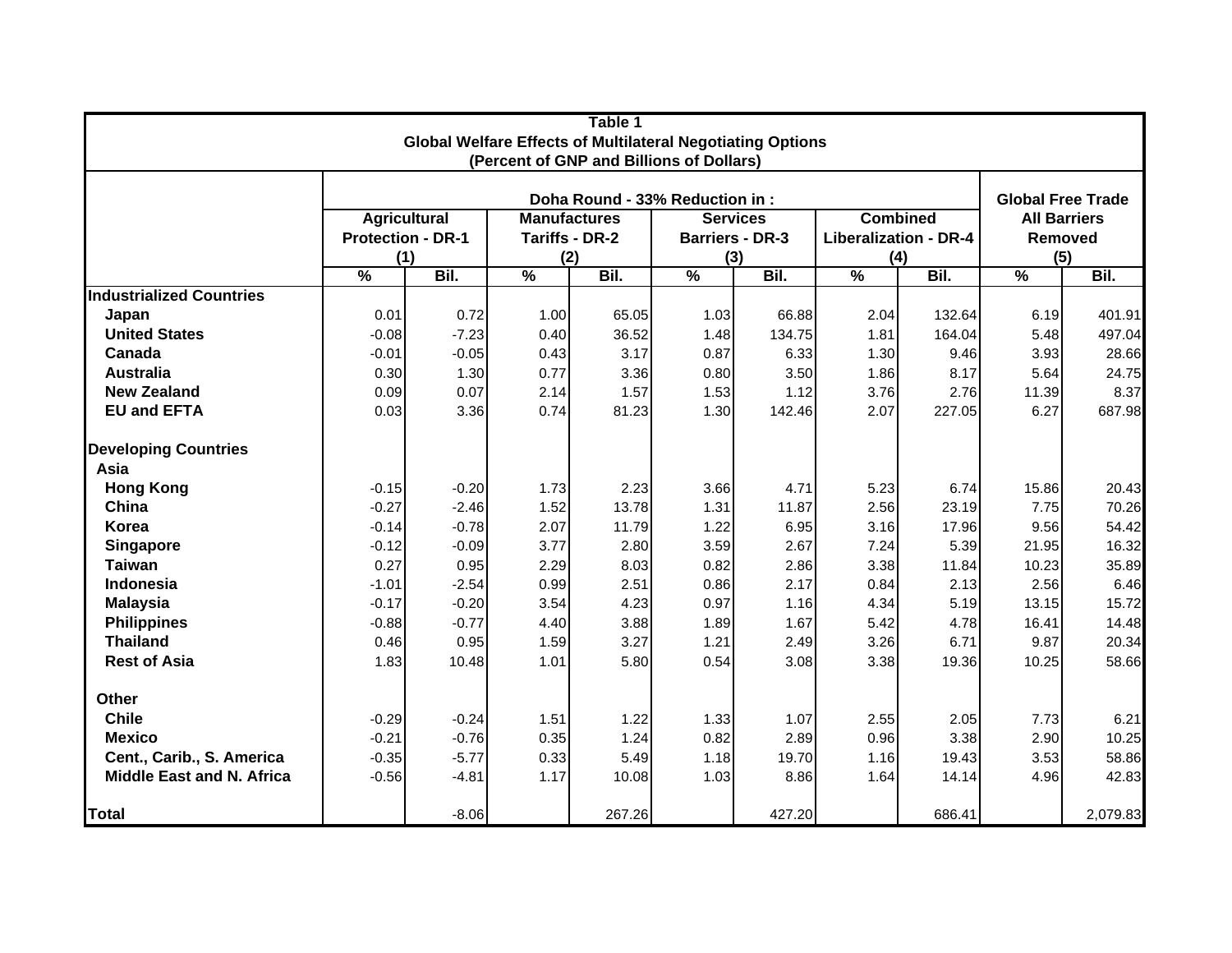| Table 2                                                                                         |              |                                               |         |                    |                      |                |                             |                |  |  |  |  |
|-------------------------------------------------------------------------------------------------|--------------|-----------------------------------------------|---------|--------------------|----------------------|----------------|-----------------------------|----------------|--|--|--|--|
| Sectoral Employment Effects of Multilateral Negotiating Options for Japan and the United States |              |                                               |         |                    |                      |                |                             |                |  |  |  |  |
|                                                                                                 |              | (Percent of Employment and Number of Workers) |         |                    |                      |                |                             |                |  |  |  |  |
|                                                                                                 |              | Japan                                         |         |                    | <b>United States</b> |                |                             |                |  |  |  |  |
|                                                                                                 | Doha         |                                               |         | <b>Global Free</b> | <b>WTO Millenium</b> |                | Global<br><b>Free Trade</b> |                |  |  |  |  |
|                                                                                                 | <b>Round</b> |                                               |         | <b>Trade</b>       | Round                |                |                             |                |  |  |  |  |
|                                                                                                 | <b>DR-4</b>  |                                               |         | <b>DR-5</b>        | <b>DR-4</b>          |                |                             | <b>DR-5</b>    |  |  |  |  |
| <b>Sector</b>                                                                                   | (1)          |                                               | (2)     |                    | (3)                  |                |                             | (4)            |  |  |  |  |
|                                                                                                 | %            | <b>Workers</b>                                | %       | <b>Workers</b>     | %                    | <b>Workers</b> | %                           | <b>Workers</b> |  |  |  |  |
| <b>Agriculture</b>                                                                              | $-2.54$      | $-103,919$                                    | $-7.69$ | $-314,875$         | 2.24                 | 91,966         | 6.79                        | 278,658        |  |  |  |  |
| <b>Mining</b>                                                                                   | $-0.12$      | $-83$                                         | $-0.37$ | $-250$             | 0.27                 | 1,912          | 0.82                        | 5,794          |  |  |  |  |
| <b>Food Beverages &amp; Tobacco</b>                                                             | $-0.83$      | $-27,740$                                     | $-2.50$ | $-84,053$          | 0.65                 | 20,451         | 1.96                        | 61,966         |  |  |  |  |
| <b>Textiles</b>                                                                                 | $-0.31$      | $-2,334$                                      | $-0.95$ | $-7,073$           | $-1.80$              | $-21,870$      | $-5.47$                     | $-66,265$      |  |  |  |  |
| <b>Wearing Apparel</b>                                                                          | $-2.46$      | $-33,837$                                     | $-7.45$ | $-102,527$         | $-4.76$              | $-51,891$      | $-14.42$                    | $-157,229$     |  |  |  |  |
| <b>Leather Products &amp; Footwear</b>                                                          | $-2.98$      | $-3,270$                                      | $-9.04$ | $-9,908$           | $-6.54$              | $-9,515$       | $-19.81$                    | $-28,829$      |  |  |  |  |
| <b>Wood &amp; Wood Products</b>                                                                 | 0.25         | 4,630                                         | 0.77    | 14,028             | 0.36                 | 15,502         | 1.08                        | 46,971         |  |  |  |  |
| <b>Chemicals</b>                                                                                | 0.52         | 8,081                                         | 1.59    | 24,485             | 0.32                 | 9,184          | 0.98                        | 27,828         |  |  |  |  |
| Non-metallic Min. Products                                                                      | 0.52         | 7,221                                         | 1.58    | 21,879             | $-0.05$              | $-378$         | $-0.15$                     | $-1,146$       |  |  |  |  |
| <b>Metal Products</b>                                                                           | 1.13         | 28,168                                        | 3.41    | 85,349             | 0.27                 | 7,318          | 0.81                        | 22,174         |  |  |  |  |
| <b>Transportation Equipment</b>                                                                 | 2.59         | 15,134                                        | 7.84    | 45,856             | 0.25                 | 5,020          | 0.77                        | 15,209         |  |  |  |  |
| <b>Machinery &amp; Equipment</b>                                                                | 1.54         | 36,015                                        | 4.65    | 109,125            | 0.77                 | 22,451         | 2.35                        | 68,028         |  |  |  |  |
| <b>Other Manufactures</b>                                                                       | 0.67         | 3,432                                         | 2.02    | 10,399             | 0.55                 | 9,933          | 1.65                        | 30,096         |  |  |  |  |
| Elec., Gas & Water                                                                              | 0.37         | 13,270                                        | 1.11    | 40,207             | 0.05                 | 2,497          | 0.16                        | 7,566          |  |  |  |  |
| <b>Construction</b>                                                                             | 0.14         | 12,952                                        | 0.44    | 39,244             | 0.01                 | 929            | 0.02                        | 2,814          |  |  |  |  |
| <b>Trade &amp; Transport</b>                                                                    | $-0.02$      | $-4,106$                                      | $-0.07$ | $-12,442$          | $-0.10$              | $-30,051$      | $-0.29$                     | $-91,056$      |  |  |  |  |
| <b>Other Private Services</b>                                                                   | 0.22         | 39,930                                        | 0.66    | 120,987            | $-0.27$              | $-99,339$      | $-0.82$                     | $-300,997$     |  |  |  |  |
| <b>Government Services</b>                                                                      | 0.14         | 6,459                                         | 0.44    | 19,572             | 0.10                 | 25,881         | 0.29                        | 78,418         |  |  |  |  |
| <b>Total</b>                                                                                    |              | 0                                             |         | 0                  |                      | 0              |                             | $\overline{0}$ |  |  |  |  |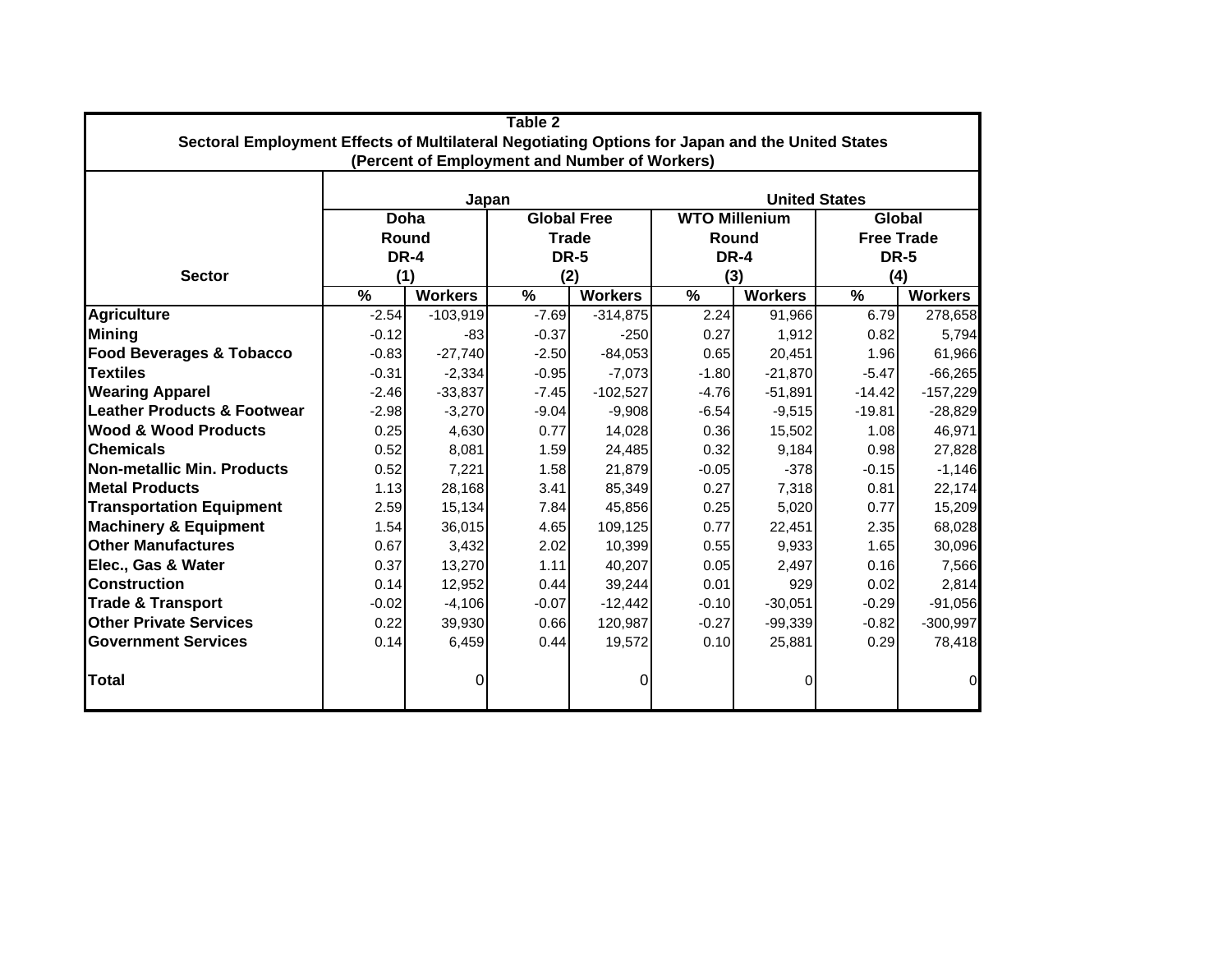| Table 3<br><b>Global Welfare Effects of Regional Negotiating Options</b> |               |                 |                          |                                          |                          |                    |                          |              |  |  |  |  |
|--------------------------------------------------------------------------|---------------|-----------------|--------------------------|------------------------------------------|--------------------------|--------------------|--------------------------|--------------|--|--|--|--|
|                                                                          |               |                 |                          |                                          |                          |                    |                          |              |  |  |  |  |
|                                                                          |               |                 |                          | (Percent of GNP and Billions of Dollars) |                          |                    |                          |              |  |  |  |  |
|                                                                          |               | <b>APEC FTA</b> |                          | <b>ASEAN+3 FTA</b>                       |                          | <b>NAFTA-Chile</b> |                          | <b>WHFTA</b> |  |  |  |  |
|                                                                          |               | (1)             |                          | (2)                                      |                          | (3)                | (4)                      |              |  |  |  |  |
|                                                                          | $\frac{0}{0}$ | Bil.            | $\overline{\frac{9}{6}}$ | Bil.                                     | $\overline{\frac{9}{6}}$ | Bil.               | $\overline{\frac{9}{6}}$ | Bil.         |  |  |  |  |
| <b>Industrialized Countries</b>                                          |               |                 |                          |                                          |                          |                    |                          |              |  |  |  |  |
| Japan                                                                    | 4.90          | 318.09          | 2.62                     | 170.39                                   | 0.00                     | 0.14               | 0.01                     | 0.55         |  |  |  |  |
| <b>United States</b>                                                     | 2.69          | 244.25          | 0.14                     | 12.98                                    | 0.05                     | 4.41               | 0.62                     | 55.85        |  |  |  |  |
| Canada                                                                   | 2.26          | 16.44           | 0.12                     | 0.87                                     | 0.04                     | 0.31               | 0.42                     | 3.08         |  |  |  |  |
| <b>Australia</b>                                                         | 3.72          | 16.33           | 0.40                     | 1.77                                     | 0.00                     | $-0.01$            | $-0.01$                  | $-0.04$      |  |  |  |  |
| <b>New Zealand</b>                                                       | 7.36          | 5.40            | 0.42                     | 0.31                                     | 0.00                     | 0.00               | 0.00                     | 0.00         |  |  |  |  |
| <b>EU and EFTA</b>                                                       | 0.04          | 4.11            | 0.04                     | 4.29                                     | 0.00                     | $-0.03$            | 0.00                     | $-0.40$      |  |  |  |  |
| <b>Developing Countries</b>                                              |               |                 |                          |                                          |                          |                    |                          |              |  |  |  |  |
| Asia                                                                     |               |                 |                          |                                          |                          |                    |                          |              |  |  |  |  |
| <b>Hong Kong</b>                                                         | 13.62         | 17.54           | 0.16                     | 0.21                                     | 0.00                     | 0.01               | $-0.01$                  | $-0.02$      |  |  |  |  |
| China                                                                    | 5.48          | 49.63           | 1.95                     | 17.66                                    | 0.00                     | $-0.03$            | 0.00                     | $-0.04$      |  |  |  |  |
| Korea                                                                    | 7.45          | 42.38           | 4.21                     | 23.94                                    | 0.00                     | $-0.03$            | $-0.03$                  | $-0.19$      |  |  |  |  |
| Singapore                                                                | 16.34         | 12.15           | 10.66                    | 7.93                                     | 0.01                     | 0.00               | 0.05                     | 0.04         |  |  |  |  |
| <b>Taiwan</b>                                                            | 9.41          | 32.98           | 3.08                     | 10.80                                    | 0.00                     | 0.02               | 0.03                     | 0.09         |  |  |  |  |
| Indonesia                                                                | 4.15          | 10.49           | 2.29                     | 5.80                                     | 0.00                     | 0.00               | 0.00                     | $-0.01$      |  |  |  |  |
| <b>Malaysia</b>                                                          | 10.18         | 12.17           | 6.44                     | 7.70                                     | 0.01                     | 0.01               | 0.09                     | 0.11         |  |  |  |  |
| <b>Philippines</b>                                                       | 14.41         | 12.72           | 7.28                     | 6.42                                     | 0.01                     | 0.01               | 0.02                     | 0.01         |  |  |  |  |
| <b>Thailand</b>                                                          | 5.69          | 11.71           | 2.60                     | 5.36                                     | 0.00                     | 0.00               | 0.00                     | 0.00         |  |  |  |  |
| <b>Rest of Asia</b>                                                      | $-0.10$       | $-0.58$         | $-0.04$                  | $-0.22$                                  | 0.00                     | 0.00               | 0.00                     | $-0.01$      |  |  |  |  |
| <b>Other</b>                                                             |               |                 |                          |                                          |                          |                    |                          |              |  |  |  |  |
| <b>Chile</b>                                                             | 4.47          | 3.59            | 0.57                     | 0.46                                     | 1.05                     | 0.84               | 2.84                     | 2.28         |  |  |  |  |
| <b>Mexico</b>                                                            | 1.83          | 6.44            | 0.00                     | 0.00                                     | 0.12                     | 0.43               | 0.87                     | 3.07         |  |  |  |  |
| Cent., Carib., S. America                                                | 0.08          | 1.41            | 0.10                     | 1.66                                     | $-0.01$                  | $-0.20$            | 1.15                     | 19.24        |  |  |  |  |
| <b>Middle East and N. Africa</b>                                         | 0.80          | 6.88            | 0.50                     | 4.29                                     | 0.00                     | $-0.03$            | $-0.02$                  | $-0.15$      |  |  |  |  |
| <b>Total</b>                                                             |               | 824.15          |                          | 282.61                                   |                          | 5.85               |                          | 83.47        |  |  |  |  |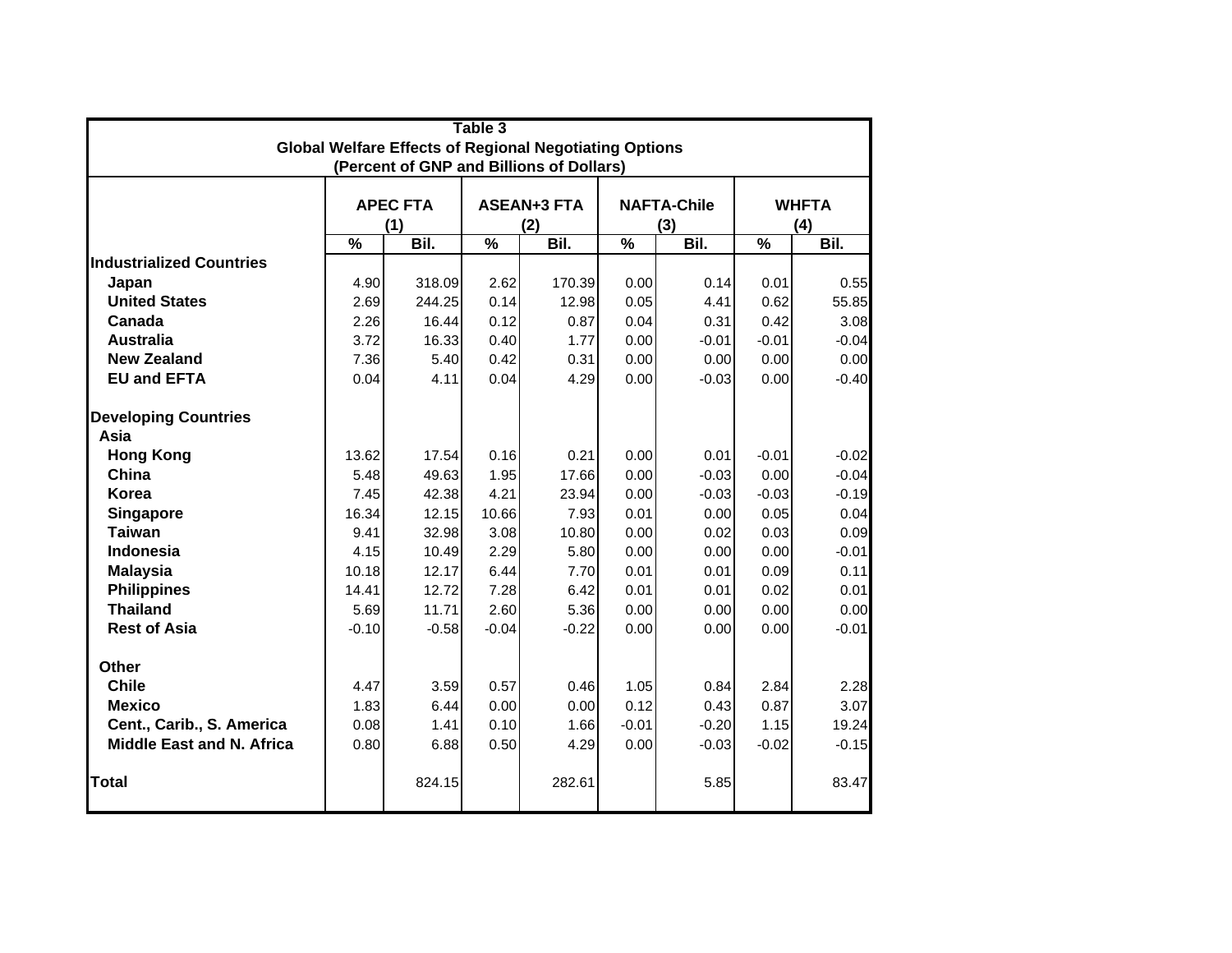| Table 4                                |         |                 |                     |                                                                                             |          |                      |         |                    |         |                        |               |                |  |  |  |
|----------------------------------------|---------|-----------------|---------------------|---------------------------------------------------------------------------------------------|----------|----------------------|---------|--------------------|---------|------------------------|---------------|----------------|--|--|--|
|                                        |         |                 |                     | Sectoral Employment Effects for Japan and the United States of Regional Negotiating Options |          |                      |         |                    |         |                        |               |                |  |  |  |
|                                        |         |                 |                     | (Percent of Employment and Number of Workers)                                               |          |                      |         |                    |         |                        |               |                |  |  |  |
|                                        |         |                 | Japan               |                                                                                             |          | <b>United States</b> |         |                    |         |                        |               |                |  |  |  |
|                                        |         | <b>APEC FTA</b> | <b>ASEAN +3 FTA</b> |                                                                                             |          | <b>APEC FTA</b>      |         | <b>ASEAN+3 FTA</b> |         | <b>NAFTA+Chile FTA</b> |               | <b>WHFTA</b>   |  |  |  |
|                                        |         | (1)             |                     | (2)                                                                                         |          | (3)                  |         | (4)                |         | (5)                    | (6)           |                |  |  |  |
| <b>Sector</b>                          | $\%$    | <b>Workers</b>  | %                   | <b>Workers</b>                                                                              | %        | <b>Workers</b>       | $\%$    | <b>Workers</b>     | %       | <b>Workers</b>         | $\frac{9}{6}$ | <b>Workers</b> |  |  |  |
|                                        |         |                 |                     |                                                                                             |          |                      |         |                    |         |                        |               |                |  |  |  |
| <b>Agriculture</b>                     | $-5.16$ | $-211,352$      | $-0.65$             | $-26,711$                                                                                   | 9.62     | 394,420              | 0.66    | 27,259             | $-0.01$ | $-607$                 | $-0.50$       | $-20,625$      |  |  |  |
| <b>Mining</b>                          | 2.78    | 1,897           | $-1.96$             | $-1,340$                                                                                    | $-0.03$  | $-236$               | $-0.01$ | $-68$              | 0.00    | 19                     | $-0.17$       | $-1,237$       |  |  |  |
| <b>Food Beverages &amp; Tobacco</b>    | $-2.57$ | $-86,405$       | $-0.93$             | $-31,228$                                                                                   | 1.10     | 34,811               | 0.11    | 3,401              | $-0.01$ | $-190$                 | $-0.33$       | $-10,533$      |  |  |  |
| <b>Textiles</b>                        | $-0.29$ | $-2,166$        | $-0.43$             | $-3,176$                                                                                    | $-4.13$  | $-50,099$            | $-1.62$ | $-19,570$          | 0.01    | 157                    | 0.42          | 5,033          |  |  |  |
| <b>Wearing Apparel</b>                 | $-5.93$ | $-81,604$       | $-4.84$             | $-66,654$                                                                                   | $-9.87$  | $-107,610$           | $-3.54$ | $-38,570$          | $-0.02$ | $-169$                 | 0.62          | 6,716          |  |  |  |
| <b>Leather Products &amp; Footwear</b> | $-6.49$ | $-7,116$        | $-5.72$             | $-6,266$                                                                                    | $-17.02$ | $-24,769$            | $-6.92$ | $-10,068$          | $-0.03$ | $-39$                  | $-0.39$       | $-564$         |  |  |  |
| <b>Wood &amp; Wood Products</b>        | 0.37    | 6.792           | 0.08                | 1,542                                                                                       | 0.10     | 4,264                | 0.10    | 4,459              | 0.01    | 241                    | 0.11          | 4,736          |  |  |  |
| <b>Chemicals</b>                       | 1.35    | 20,798          | 0.64                | 9,868                                                                                       | $-0.02$  | $-545$               | $-0.05$ | $-1,410$           | 0.02    | 510                    | 0.14          | 3,876          |  |  |  |
| Non-metallic Min. Products             | 1.20    | 16,607          | 0.54                | 7,424                                                                                       | $-0.25$  | $-1,906$             | 0.08    | 643                | 0.01    | 50                     | 0.07          | 539            |  |  |  |
| <b>Metal Products</b>                  | 2.59    | 64,621          | 1.33                | 33,153                                                                                      | $-0.05$  | $-1,483$             | 0.19    | 5,261              | 0.00    | $-101$                 | 0.05          | 1,281          |  |  |  |
| <b>Transportation Equipment</b>        | 5.27    | 30,833          | 2.39                | 13,976                                                                                      | $-0.08$  | $-1,587$             | 0.08    | 1,518              | 0.02    | 322                    | 0.14          | 2,817          |  |  |  |
| <b>Machinery &amp; Equipment</b>       | 3.48    | 81,714          | 1.59                | 37,251                                                                                      | $-0.37$  | $-10,699$            | $-0.03$ | $-870$             | 0.02    | 481                    | 0.40          | 11,581         |  |  |  |
| <b>Other Manufactures</b>              | 1.61    | 8,323           | $-0.05$             | $-259$                                                                                      | $-2.25$  | $-40,992$            | $-1.31$ | $-23,864$          | 0.00    | 88                     | 0.71          | 12,833         |  |  |  |
| Elec., Gas & Water                     | 0.88    | 31,766          | 0.38                | 13,708                                                                                      | $-0.01$  | $-419$               | 0.02    | 846                | 0.00    | 82                     | 0.01          | 648            |  |  |  |
| <b>Construction</b>                    | 0.27    | 24,624          | 0.14                | 12,839                                                                                      | $-0.09$  | $-11,377$            | 0.02    | 2,876              | 0.00    | 113                    | 0.00          | $-136$         |  |  |  |
| <b>Trade &amp; Transport</b>           | $-0.06$ | $-9,788$        | $-0.25$             | $-42,610$                                                                                   | $-0.41$  | $-129,833$           | 0.04    | 13,330             | 0.00    | 479                    | 0.01          | 3,534          |  |  |  |
| <b>Other Private Services</b>          | 0.55    | 100,701         | 0.23                | 42,745                                                                                      | 0.00     | 105                  | 0.05    | 18,333             | 0.00    | $-1,454$               | $-0.03$       | $-10,311$      |  |  |  |
| <b>Government Services</b>             | 0.22    | 9,755           | 0.13                | 5,738                                                                                       | $-0.19$  | $-52,047$            | 0.06    | 16.495             | 0.00    | 19                     | $-0.04$       | $-10,188$      |  |  |  |
| Total                                  |         | 0               |                     | $\Omega$                                                                                    |          |                      |         | O                  |         | 0                      |               | 0              |  |  |  |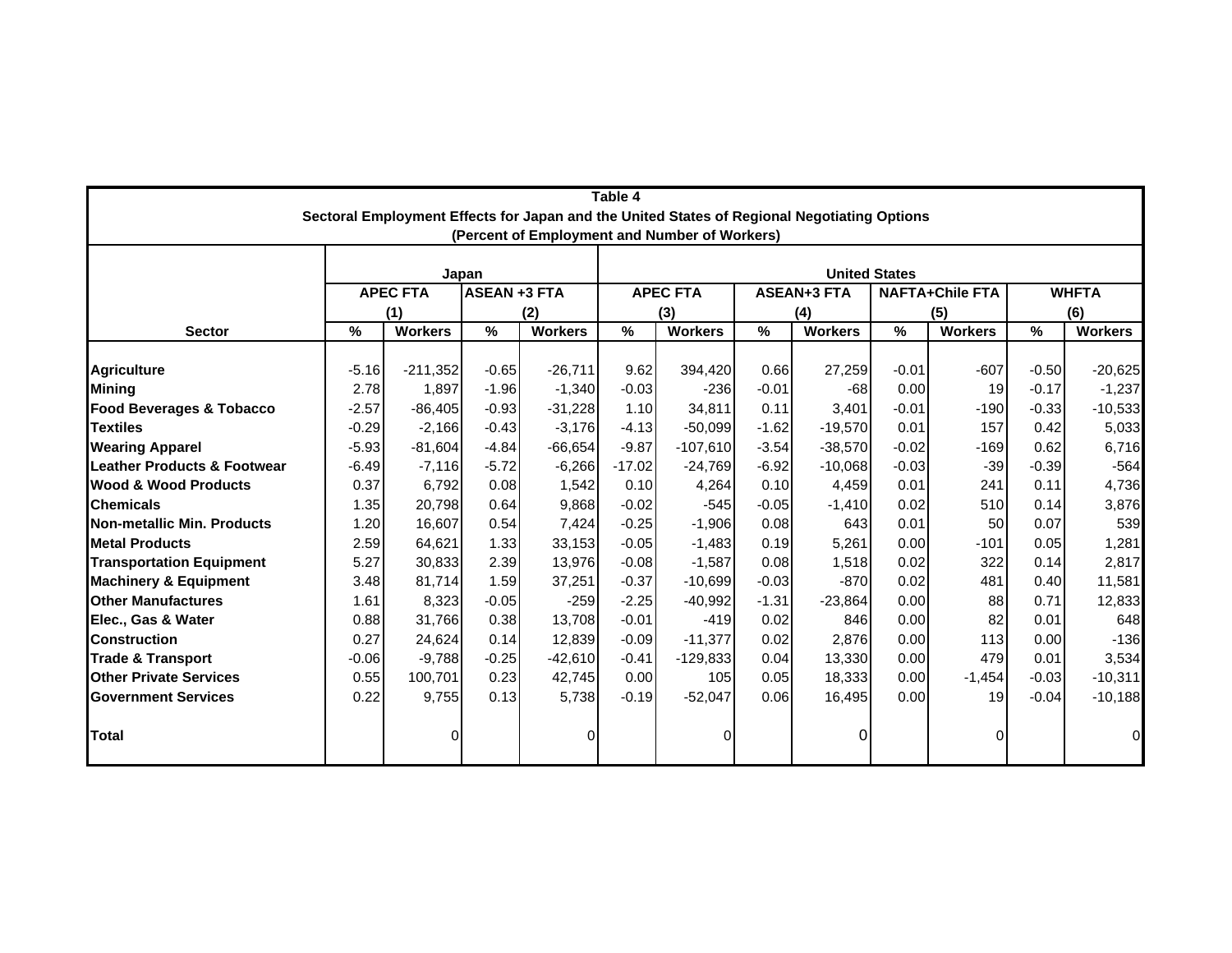| Table 5                                                |                        |                |         |                |  |  |  |  |  |  |  |
|--------------------------------------------------------|------------------------|----------------|---------|----------------|--|--|--|--|--|--|--|
| <b>Sectoral Employment Effects of ASEAN Plus 3 FTA</b> |                        |                |         |                |  |  |  |  |  |  |  |
|                                                        | <b>Korea and China</b> |                |         |                |  |  |  |  |  |  |  |
| (Percent of Employment and Number of Workers)          |                        |                |         |                |  |  |  |  |  |  |  |
|                                                        |                        |                |         |                |  |  |  |  |  |  |  |
|                                                        |                        | China          | Korea   |                |  |  |  |  |  |  |  |
| <b>Sector</b>                                          |                        | (1)            |         | (2)            |  |  |  |  |  |  |  |
|                                                        | %                      | <b>Workers</b> | %       | <b>Workers</b> |  |  |  |  |  |  |  |
|                                                        |                        |                |         |                |  |  |  |  |  |  |  |
| <b>Agriculture</b>                                     | 0.69                   | 2,584,507      | 0.06    | 1,774          |  |  |  |  |  |  |  |
| <b>Mining</b>                                          | 0.28                   | 29,497         | $-3.75$ | $-1,151$       |  |  |  |  |  |  |  |
| <b>Food Beverages &amp; Tobacco</b>                    | 0.79                   | 92,702         | $-1.03$ | $-5,444$       |  |  |  |  |  |  |  |
| <b>Textiles</b>                                        | $-8.94$                | $-1,521,638$   | 10.55   | 68,676         |  |  |  |  |  |  |  |
| <b>Wearing Apparel</b>                                 | 23.81                  | 1,139,818      | 3.40    | 19,930         |  |  |  |  |  |  |  |
| <b>Leather Products &amp; Footwear</b>                 | 7.54                   | 298,577        | 8.42    | 8,855          |  |  |  |  |  |  |  |
| <b>Wood &amp; Wood Products</b>                        | $-1.95$                | $-114,179$     | $-1.18$ | $-4,496$       |  |  |  |  |  |  |  |
| <b>Chemicals</b>                                       | $-3.38$                | $-682,311$     | 0.66    | 4,156          |  |  |  |  |  |  |  |
| <b>Non-metallic Min. Products</b>                      | $-0.72$                | 0              | $-1.98$ | $-8,190$       |  |  |  |  |  |  |  |
| <b>Metal Products</b>                                  | $-1.11$                | $-173,972$     | $-2.25$ | $-21,749$      |  |  |  |  |  |  |  |
| <b>Transportation Equipment</b>                        | $-4.37$                | $-179,590$     | $-1.12$ | $-1,780$       |  |  |  |  |  |  |  |
| <b>Machinery &amp; Equipment</b>                       | $-2.31$                | $-510,376$     | $-3.36$ | $-16,465$      |  |  |  |  |  |  |  |
| <b>Other Manufactures</b>                              | 3.55                   | 188,816        | 1.06    | 5,274          |  |  |  |  |  |  |  |
| Elec., Gas & Water                                     | $-0.50$                | $-144,041$     | 0.53    | 5,093          |  |  |  |  |  |  |  |
| <b>Construction</b>                                    | $-0.69$                | $-396,880$     | $-0.36$ | $-12,076$      |  |  |  |  |  |  |  |
| <b>Trade &amp; Transport</b>                           | $-0.09$                | $-96,246$      | 0.04    | 1,601          |  |  |  |  |  |  |  |
| <b>Other Private Services</b>                          | $-0.19$                | $-74,163$      | $-0.84$ | $-30,719$      |  |  |  |  |  |  |  |
| <b>Government Services</b>                             | $-1.00$                | $-440,522$     | $-0.43$ | $-13,288$      |  |  |  |  |  |  |  |
|                                                        |                        |                |         |                |  |  |  |  |  |  |  |
| Total                                                  |                        | 0              |         | $\Omega$       |  |  |  |  |  |  |  |
|                                                        |                        |                |         |                |  |  |  |  |  |  |  |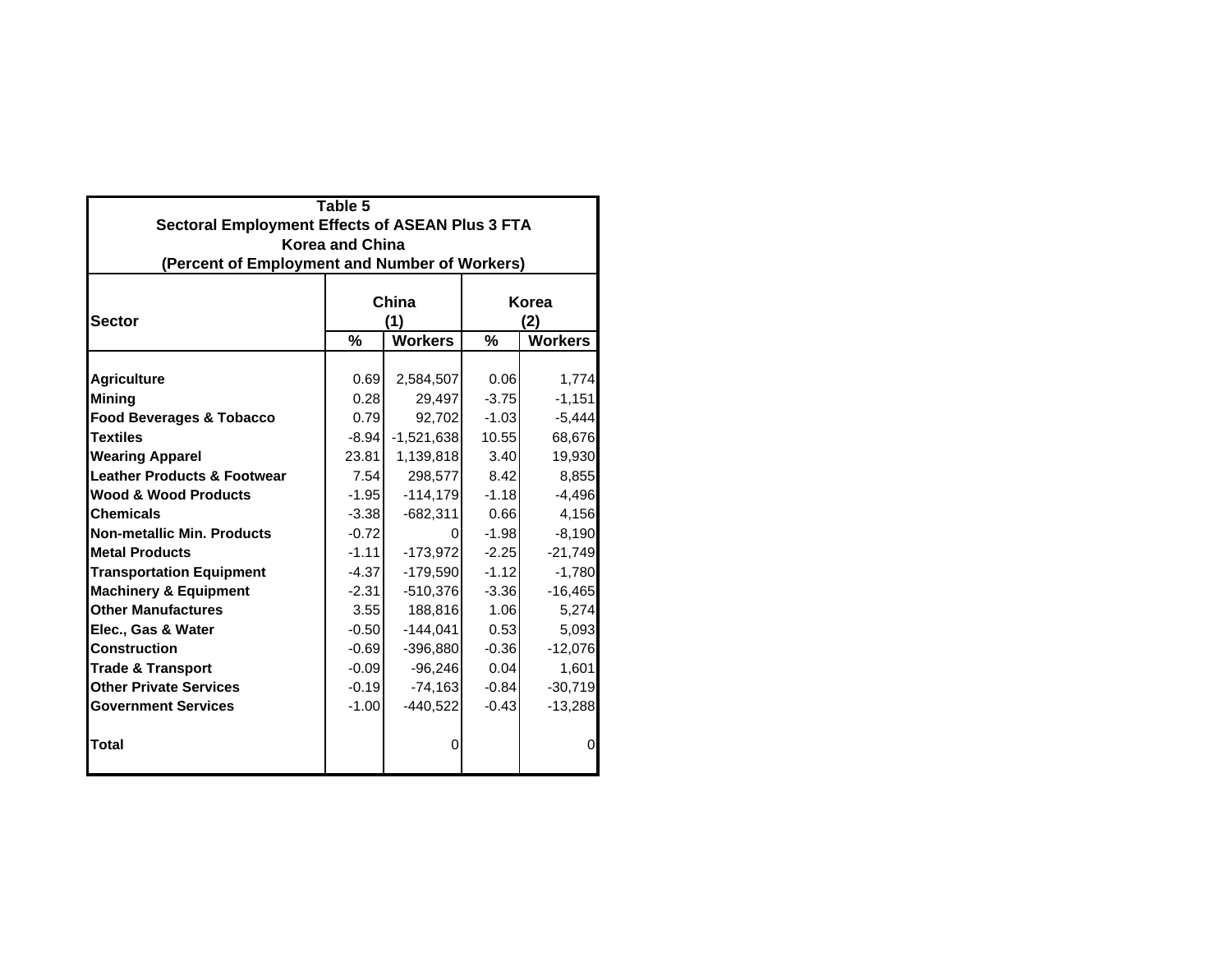| Table 6<br>Sectoral Employment Effects of a NAFTA-Chile FTA and WHFTA |         |                      |         |                        |             |                |         |              |               |                                               |               |                |         |                |              |          |         |                |
|-----------------------------------------------------------------------|---------|----------------------|---------|------------------------|-------------|----------------|---------|--------------|---------------|-----------------------------------------------|---------------|----------------|---------|----------------|--------------|----------|---------|----------------|
|                                                                       |         |                      |         |                        |             |                |         |              |               | (Percent of Employment and Number of Workers) |               |                |         |                |              |          |         |                |
|                                                                       |         |                      |         |                        |             |                |         |              |               |                                               |               |                |         |                |              |          |         |                |
|                                                                       |         |                      |         | <b>NAFTA-Chile FTA</b> |             |                |         |              | <b>WHFTA</b>  |                                               |               |                |         |                |              |          |         |                |
|                                                                       |         | <b>United States</b> | Canada  |                        |             | <b>Mexico</b>  |         | <b>Chile</b> |               | <b>United States</b>                          |               | Canada         |         | <b>Mexico</b>  | <b>Chile</b> |          |         | <b>CCS</b>     |
|                                                                       |         | (1)                  |         | (2)                    |             | (3)            |         | (4)          |               | (5)                                           |               | (6)            |         | (7)            |              | (8)      |         | (9)            |
|                                                                       | %       | <b>Workers</b>       | %       | <b>Workers</b>         | $\%$        | <b>Workers</b> | %       | Workers      | $\frac{9}{6}$ | <b>Workers</b>                                | %             | <b>Workers</b> | $\%$    | <b>Workers</b> | %            | Workers  | %       | <b>Workers</b> |
| <b>Agriculture</b>                                                    | $-0.01$ | $-607$               | $-0.02$ | $-108$                 | $-0.03$     | $-2,871$       | 0.55    | 5,983        | $-0.50$       | $-20,625$                                     | $-0.20$       | $-1,268$       | $-0.15$ | $-14,267$      | 1.01         | 11,044   | 1.09    | 244,439        |
| <b>Mining</b>                                                         | 0.00    | 19                   | 0.01    | 17                     | $-0.02$     | $-33$          | 1.26    | 1,208        | $-0.17$       | $-1,237$                                      | $-0.50$       | $-965$         | $-0.11$ | $-179$         | $-1.14$      | $-1,096$ | 0.63    | 7,066          |
| Food Beverages & Tobacco                                              | $-0.01$ | $-190$               | $-0.01$ | $-56$                  | $-0.02$     | $-86$          | $-0.26$ | $-599$       | $-0.33$       | $-10,533$                                     | $-0.06$       | $-311$         | $-0.06$ | $-291$         | $-0.93$      | $-2,113$ | 0.53    | 22,196         |
| <b>Textiles</b>                                                       | 0.01    | 157                  | $-0.01$ | -4                     | 0.13        | 353            | $-1.19$ | $-434$       | 0.42          | 5,033                                         | $-0.48$       | $-163$         | 0.54    | 1,467          | $-0.97$      | $-354$   | 0.09    | 1,128          |
| <b>Wearing Apparel</b>                                                | $-0.02$ | $-169$               | $-0.02$ | $-26$                  | $-0.03$     | $-64$          | $-0.02$ | -9           | 0.62          | 6.716                                         | $-0.62$       | $-887$         | $-1.23$ | $-2,329$       | 0.06         | 34       | 2.05    | 34,549         |
| <b>Leather Products &amp; Footwear</b>                                | $-0.03$ | $-39$                | $-0.07$ | -5                     | $-0.01$     | $-13$          | 0.56    | 25           | $-0.39$       |                                               | $-564 - 1.51$ | $-113$         | $-0.35$ | $-451$         | $-0.16$      | $-7$     | 2.71    | 9,276          |
| <b>Wood &amp; Wood Products</b>                                       | 0.01    | 241                  | $-0.02$ | $-95$                  | $-0.03$     | $-117$         | 0.15    | 63           | 0.11          | 4,736                                         | $-0.10$       | $-478$         | $-0.32$ | $-1,422$       | 0.16         | 67       | $-0.93$ | $-12,327$      |
| <b>Chemicals</b>                                                      | 0.02    | 510                  | 0.00    | $-18$                  | 0.03        | 75             | $-2.19$ | $-1,753$     | 0.14          | 3.876                                         | 0.16          | 634            | 0.18    | 453            | $-1.96$      | $-1,569$ | $-0.67$ | $-16,943$      |
| Non-metallic Min. Products                                            | 0.01    | 50                   | 0.00    | $\Omega$               | 0.01        | 504            | $-0.42$ | $-38$        | 0.07          | 539                                           | 0.03          | 27             | 0.39    | 13,323         | $-1.17$      | $-107$   | $-0.67$ | $-1,747$       |
| <b>Metal Products</b>                                                 | 0.00    | -101                 | $-0.01$ | $-40$                  | 0.05        | 159            | 1.70    | 1.878        | 0.05          | 1,281                                         | $-0.03$       | $-74$          | $-0.30$ | $-863$         | 2.37         | 2,624    | $-0.65$ | $-11,533$      |
| <b>Transportation Equipment</b>                                       | 0.02    | 322                  | $-0.01$ | $-28$                  | 0.25        | 330            | $-2.50$ | $-256$       | 0.14          | 2,817                                         | 0.54          | 1,016          | 1.29    | 1,686          | 5.69         | 584      | $-1.63$ | $-15,058$      |
| <b>Machinery &amp; Equipment</b>                                      | 0.02    | 481                  | 0.06    | 84                     | $-0.05$     | $-108$         | $-5.07$ | $-731$       | 0.40          | 11,581                                        | 0.18          | 262            | $-0.47$ | $-984$         | $-2.86$      | $-412$   | $-3.03$ | $-34,821$      |
| <b>Other Manufactures</b>                                             | 0.00    | 88                   | 0.00    |                        | $-1 - 0.05$ | $-12$          | $-1.81$ | $-19$        | 0.71          | 12,833                                        | $-0.26$       | $-154$         | $-0.50$ | $-124$         | 0.95         | 10       | $-1.34$ | $-1,412$       |
| Elec., Gas & Water                                                    | 0.00    | 82                   | 0.00    | 24                     | 0.01        | 104            | 0.06    | 166          | 0.01          | 648                                           | 0.03          | 261            | 0.03    | 212            | 0.07         | 180      | $-0.23$ | $-11,985$      |
| <b>Construction</b>                                                   | 0.00    | 113                  | 0.00    | 24                     | 0.01        | 89             | $-0.23$ | $-1,299$     | 0.00          | $-136$                                        | 0.01          | 165            | 0.00    | $-35$          | $-0.35$      | $-2,026$ | $-0.28$ | $-28,439$      |
| <b>Trade &amp; Transport</b>                                          | 0.00    | 479                  | 0.01    | 258                    | 0.01        | 1,403          | $-0.53$ | $-7,567$     | 0.01          | 3,534                                         | 0.05          | 2,222          | 0.05    | 6,498          | $-0.68$      | $-9,727$ | $-0.52$ | $-110,970$     |
| <b>Other Private Services</b>                                         | 0.00    | $-1,454$             | 0.00    | $-75$                  | 0.00        | 38             | 0.62    | 5,720        | $-0.03$       | $-10,311$                                     | 0.00          | $-19$          | $-0.06$ | $-3,310$       | 0.66         | 6,132    | $-0.22$ | $-46,536$      |
| <b>Government Services</b>                                            | 0.00    | 19                   | 0.00    | 49                     | 0.01        | 249            | $-0.38$ | $-2,336$     | $-0.04$       | $-10,188$                                     | $-0.01$       | $-151$         | 0.02    | 616            | $-0.54$      | $-3,263$ | $-0.17$ | $-26,885$      |
| lTotal                                                                |         |                      |         |                        |             |                |         |              |               |                                               |               |                |         |                |              |          |         |                |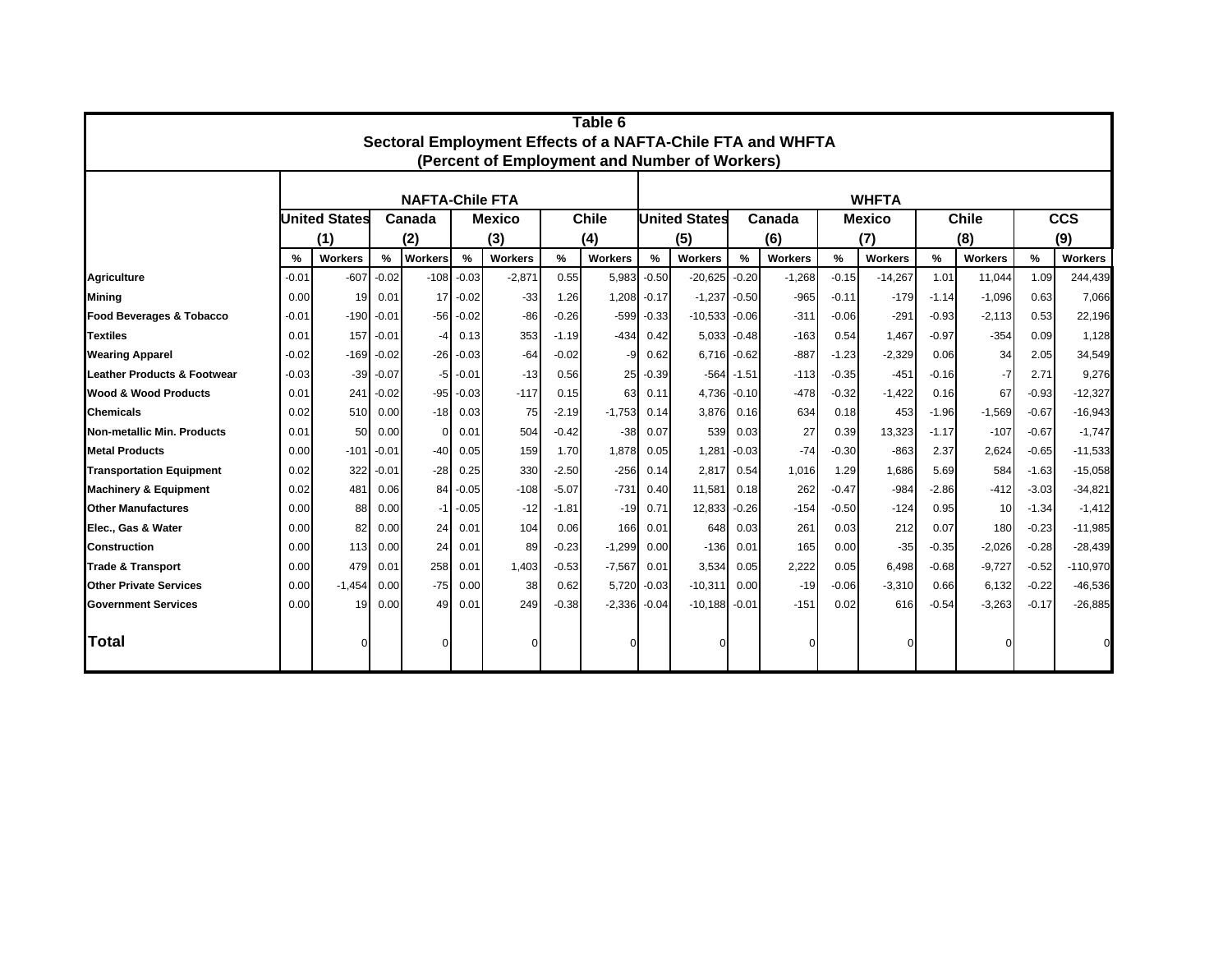| Table 7<br>Global Welfare Effects of Bilateral Negotiating Options for Japan and the United States |               |                 |                          |                |               |                                       |            |                       |             |                       |            |           |               |           |
|----------------------------------------------------------------------------------------------------|---------------|-----------------|--------------------------|----------------|---------------|---------------------------------------|------------|-----------------------|-------------|-----------------------|------------|-----------|---------------|-----------|
|                                                                                                    |               |                 |                          |                |               |                                       |            |                       |             |                       |            |           |               |           |
|                                                                                                    |               |                 |                          |                |               | (Percent GNP and Millions of Dollars) |            |                       |             |                       |            |           |               |           |
|                                                                                                    |               | Japan-Singapore |                          | U.S.-Singapore | Japan-Korea   |                                       | U.S.-Korea |                       | Japan-Chile |                       | U.S.-Chile |           | Japan-Mexico  |           |
|                                                                                                    | <b>FTA</b>    |                 |                          | <b>FTA</b>     |               | <b>FTA</b>                            |            | <b>FTA</b>            |             | <b>FTA</b>            | <b>FTA</b> |           | <b>FTA</b>    |           |
|                                                                                                    |               | (1)             |                          | (2)            |               | (3)                                   | (4)        |                       | (5)         |                       | (6)        |           | (7)           |           |
|                                                                                                    | $\frac{0}{0}$ | Mil.            | $\overline{\frac{9}{6}}$ | Mil.           | $\frac{0}{0}$ | Mil.                                  |            | $\frac{9}{6}$<br>Mil. |             | $\frac{9}{6}$<br>Mil. |            | Mil.      | $\frac{0}{0}$ | Mil.      |
| <b>Industrialized Countries</b>                                                                    |               |                 |                          |                |               |                                       |            |                       |             |                       |            |           |               |           |
| Japan                                                                                              | 0.19          | 12,028.52       | 0.03                     | 2,186.08       | 0.45          | 29,502.55                             | 0.01       | 357.22                | 0.07        | 4,439.96              | 0.00       | 142.87    | 0.10          | 6,640.48  |
| <b>United States</b>                                                                               | 0.03          | 2,355.51        | 0.19                     | 17,508.46      | 0.00          | $-292.21$                             | 0.33       | 30,121.00             | 0.00        | $-47.91$              | 0.05       | 4,435.03  | $-0.01$       | $-832.39$ |
| Canada                                                                                             | 0.02          | 162.52          | $-0.01$                  | $-47.59$       | 0.01          | 46.34                                 | 0.04       | 282.11                | 0.00        | $-4.26$               | 0.01       | 37.52     | 0.00          | $-35.90$  |
| Australia                                                                                          | 0.05          | 215.91          | 0.05                     | 236.63         | 0.02          | 82.63                                 | 0.02       | 86.46                 | 0.00        | 2.70                  | 0.00       | $-11.48$  | 0.00          | 9.61      |
| <b>New Zealand</b>                                                                                 | 0.05          | 34.59           | 0.05                     | 35.79          | 0.02          | 11.97                                 | 0.01       | 8.40                  | 0.00        | $-0.08$               | 0.00       | $-1.52$   | 0.00          | 3.14      |
| <b>EU and EFTA</b>                                                                                 | 0.02          | 2,343.21        | 0.02                     | 1,988.36       | 0.00          | $-264.00$                             | 0.00       | 392.54                | 0.00        | $-105.89$             | 0.00       | $-14.78$  | 0.00          | $-148.11$ |
| <b>Developing Countries</b>                                                                        |               |                 |                          |                |               |                                       |            |                       |             |                       |            |           |               |           |
| Asia                                                                                               |               |                 |                          |                |               |                                       |            |                       |             |                       |            |           |               |           |
| <b>Hong Kong</b>                                                                                   | 0.02          | 30.59           | $-0.01$                  | $-11.77$       | 0.01          | 8.70                                  | 0.13       | 162.62                | 0.00        | $-0.68$               | 0.00       | 4.83      | $-0.01$       | $-6.78$   |
| China                                                                                              | 0.00          | $-4.82$         | 0.00                     | $-0.14$        | 0.00          | $-2.20$                               | 0.02       | 217.88                | 0.00        | $-3.40$               | 0.00       | $-20.77$  | 0.00          | $-0.63$   |
| Korea                                                                                              | 0.04          | 216.35          | 0.05                     | 264.90         | 0.94          | 5,341.66                              | 2.11       | 12,018.37             | 0.00        | $-26.11$              | 0.00       | $-19.61$  | 0.00          | $-17.19$  |
| <b>Singapore</b>                                                                                   | 3.17          | 2,360.29        | 3.37                     | 2,507.79       | $-0.02$       | $-18.51$                              | 0.08       | 60.53                 | 0.00        | $-0.80$               | 0.00       | 3.58      | 0.00          | $-3.24$   |
| Taiwan                                                                                             | 0.06          | 201.52          | 0.03                     | 114.68         | $-0.04$       | $-156.86$                             | 0.00       | $-5.12$               | 0.00        | $-10.04$              | 0.00       | 12.06     | $-0.01$       | $-32.46$  |
| Indonesia                                                                                          | 0.01          | 12.77           | 0.03                     | 81.20          | 0.03          | 65.30                                 | 0.04       | 93.71                 | 0.00        | $-0.58$               | 0.00       | $-2.76$   | 0.00          | 5.69      |
| <b>Malaysia</b>                                                                                    | $-0.30$       | $-362.64$       | $-0.12$                  | $-144.22$      | $-0.03$       | $-32.16$                              | 0.05       | 54.74                 | 0.00        | $-1.84$               | 0.01       | 6.19      | $-0.01$       | $-11.75$  |
| <b>Philippines</b>                                                                                 | 0.00          | 3.68            | $-0.01$                  | $-6.39$        | 0.00          | 3.91                                  | 0.05       | 42.62                 | 0.00        | $-0.87$               | 0.01       | 5.34      | 0.00          | $-1.61$   |
| <b>Thailand</b>                                                                                    | 0.02          | 49.87           | 0.04                     | 78.86          | 0.00          | 1.27                                  | 0.02       | 47.66                 | 0.00        | $-3.45$               | 0.00       | 5.11      | 0.00          | $-0.03$   |
| <b>Rest of Asia</b>                                                                                | 0.01          | 66.09           | 0.00                     | 7.89           | 0.00          | 15.73                                 | 0.02       | 110.58                | 0.00        | $-1.92$               | 0.00       | 4.52      | 0.00          | $-4.30$   |
| Other                                                                                              |               |                 |                          |                |               |                                       |            |                       |             |                       |            |           |               |           |
| <b>Chile</b>                                                                                       | 0.00          | 3.54            | 0.02                     | 18.33          | 0.02          | 18.40                                 | 0.02       | 12.98                 | 0.93        | 748.70                | 0.69       | 556.21    | 0.00          | $-0.55$   |
| <b>Mexico</b>                                                                                      | 0.02          | 57.79           | $-0.01$                  | $-46.45$       | 0.01          | 23.25                                 | 0.02       | 53.61                 | 0.00        | $-8.00$               | 0.00       | $-6.05$   | 0.58          | 2,035.30  |
| Cent., Carib., S. America                                                                          | 0.01          | 130.13          | 0.00                     | 19.95          | 0.00          | 42.43                                 | 0.02       | 254.51                | 0.00        | 23.90                 | $-0.01$    | $-151.17$ | 0.00          | $-28.54$  |
| <b>Middle East and N. Africa</b>                                                                   | 0.03          | 237.91          | 0.03                     | 269.35         | 0.03          | 229.12                                | 0.05       | 465.30                | 0.00        | 6.35                  | 0.00       | $-17.70$  | 0.00          | 16.87     |
| <b>Total</b>                                                                                       |               | 20,143.33       |                          | 25,061.73      |               | 34,627.33                             |            | 44,837.73             |             | 5,005.79              |            | 4,967.40  |               | 7,587.59  |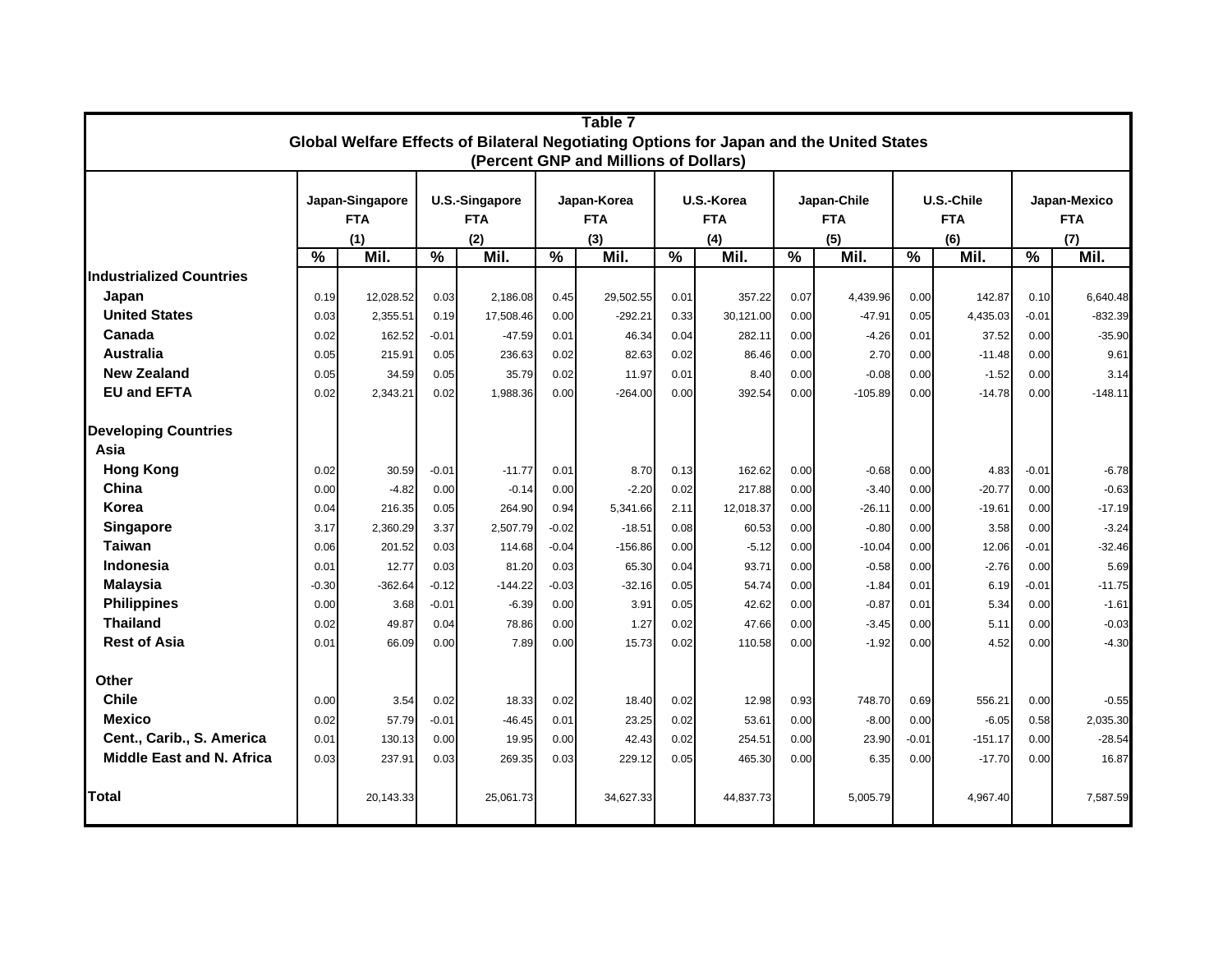| Table 8<br>Sectoral Employment Effects for Japan and for the United States of Bilateral Negotiating Options |                                |                |                    |                                              |               |                                                          |                    |                 |                 |                          |                       |                |                 |                  |
|-------------------------------------------------------------------------------------------------------------|--------------------------------|----------------|--------------------|----------------------------------------------|---------------|----------------------------------------------------------|--------------------|-----------------|-----------------|--------------------------|-----------------------|----------------|-----------------|------------------|
|                                                                                                             |                                |                |                    |                                              |               |                                                          |                    |                 |                 |                          |                       |                |                 |                  |
|                                                                                                             |                                |                |                    |                                              |               | (Percent of Employment and Number of Workers             |                    |                 |                 |                          |                       |                |                 |                  |
|                                                                                                             |                                |                |                    | <b>Sectoral Employment Effects for Japan</b> |               | <b>Sectoral Employment Effects for the United States</b> |                    |                 |                 |                          |                       |                |                 |                  |
|                                                                                                             | Japan-Singapore<br>Japan-Korea |                |                    |                                              |               | Japan-Chile                                              | Japan-Mexico       | U.S.-Chile      |                 |                          | <b>U.S.-Singapore</b> |                | U.S.-Korea      |                  |
|                                                                                                             |                                | <b>FTA</b>     |                    | <b>FTA</b>                                   |               | <b>FTA</b>                                               |                    | <b>FTA</b>      |                 | <b>FTA</b>               |                       | <b>FTA</b>     | <b>FTA</b>      |                  |
|                                                                                                             |                                | (1)            |                    | (2)                                          |               | (3)                                                      |                    | (4)             |                 | (5)                      |                       | (6)            |                 | (7)              |
| <b>Sector</b>                                                                                               | %                              | <b>Workers</b> | $\frac{9}{6}$      | <b>Workers</b>                               | $\frac{0}{0}$ | <b>Workers</b>                                           |                    | <b>Workers</b>  | $\frac{9}{6}$   | <b>Workers</b>           | $\frac{9}{6}$         | <b>Workers</b> | %               | <b>Workers</b>   |
| <b>Agriculture</b>                                                                                          |                                |                |                    |                                              |               |                                                          |                    |                 |                 |                          |                       |                |                 |                  |
| Mining                                                                                                      | 0.04<br>0.37                   | 1,515<br>251   | $-0.02$<br>$-0.15$ | $-1.016$<br>$-99$                            | 0.00<br>0.08  | $-165$<br>52                                             | $-0.02$<br>$-0.11$ | $-662$<br>$-77$ | $-0.02$<br>0.00 | $-698$<br>$\overline{1}$ | 0.10<br>0.09          | 4,216<br>616   | 1.44<br>$-0.11$ | 59,104<br>$-764$ |
| <b>Food Beverages &amp; Tobacco</b>                                                                         | 0.00                           | 44             | $-0.08$            | $-2,567$                                     | $-0.01$       | $-457$                                                   | $-0.02$            | $-510$          | $-0.01$         | $-203$                   | 0.04                  | 1,146          | 0.13            | 4,093            |
| <b>Textiles</b>                                                                                             | 0.08                           | 599            | $-0.07$            | $-490$                                       | 0.01          | 51                                                       | $-0.01$            | $-58$           | 0.01            | 173                      | 0.05                  | 581            | $-0.49$         | $-5,926$         |
| <b>Wearing Apparel</b>                                                                                      | 0.04                           | 619            | $-0.27$            | $-3,708$                                     | 0.00          | 35                                                       | $-0.01$            | $-139$          | $-0.02$         | $-170$                   | $-0.03$               | $-300$         | $-0.72$         | $-7,903$         |
| <b>Leather Products &amp; Footwear</b>                                                                      | 0.08                           | 83             | $-0.75$            | $-820$                                       | 0.01          |                                                          | $-0.02$            | $-19$           | $-0.03$         | $-37$                    | 0.19                  | 275            | $-0.85$         | $-1,233$         |
| <b>Wood &amp; Wood Products</b>                                                                             | 0.03                           | 526            | 0.00               | $-23$                                        | 0.00          | 69                                                       | 0.00               | $-13$           | 0.00            | 91                       | 0.03                  | 1,231          | $-0.03$         | $-1,475$         |
| <b>Chemicals</b>                                                                                            | 0.09                           | 1,339          | 0.14               | 2.160                                        | 0.01          | 171                                                      | 0.01               | 115             | 0.02            | 518                      | 0.06                  | 1,769          | 0.00            | 46               |
| Non-metallic Min. Products                                                                                  | 0.05                           | 631            | 0.08               | 1,050                                        | 0.01          | 70                                                       | 0.01               | 73              | 0.01            | 40                       | 0.04                  | 338            | $-0.02$         | $-171$           |
| <b>Metal Products</b>                                                                                       | 0.11                           | 2,648          | 0.17               | 4,130                                        | 0.02          | 435                                                      | 0.02               | 592             | 0.00            | $-73$                    | 0.07                  | 2.045          | $-0.07$         | $-2,034$         |
| <b>Transportation Equipment</b>                                                                             | 0.29                           | 1,714          | $-0.07$            | $-408$                                       | 0.08          | 448                                                      | 0.05               | 290             | 0.02            | 378                      | 0.06                  | 1,231          | $-0.09$         | $-1,804$         |
| <b>Machinery &amp; Equipment</b>                                                                            | 0.17                           | 3,946          | 0.28               | 6,650                                        | 0.02          | 438                                                      | 0.06               | 1,401           | 0.02            | 518                      | 0.15                  | 4,222          | $-0.04$         | $-1,090$         |
| <b>Other Manufactures</b>                                                                                   | 0.19                           | 966            | $-0.01$            | $-71$                                        | 0.02          | 78                                                       | 0.05               | 280             | 0.00            | 91                       | 0.19                  | 3,511          | $-0.39$         | $-7,023$         |
| Elec., Gas & Water                                                                                          | 0.03                           | 979            | 0.05               | 1,920                                        | 0.00          | 160                                                      | 0.01               | 303             | 0.00            | 78                       | 0.01                  | 409            | $-0.01$         | $-277$           |
| <b>Construction</b>                                                                                         | 0.00                           | 200            | 0.02               | 1.402                                        | 0.00          | 37                                                       | 0.00               | 244             | 0.00            | 125                      | 0.00                  | 38             | $-0.01$         | $-1,692$         |
| <b>Trade &amp; Transport</b>                                                                                | $-0.10$                        | $-16,336$      | $-0.08$            | $-13,056$                                    | 0.00          | $-518$                                                   | $-0.02$            | $-2,561$        | 0.00            | 500                      | $-0.07$               | $-22,013$      | $-0.06$         | $-17,836$        |
| <b>Other Private Services</b>                                                                               | 0.00                           | 470            | 0.03               | 4,894                                        | 0.00          | $-911$                                                   | 0.00               | 652             | 0.00            | $-1,422$                 | 0.00                  | $-569$         | 0.00            | $-698$           |
| <b>Government Services</b>                                                                                  | 0.00                           | $-195$         | 0.00               | 50                                           | 0.00          |                                                          | 0.00               | 91              | 0.00            | 90                       | 0.00                  | 1,254          | $-0.05$         | $-13,315$        |
| Total                                                                                                       |                                |                |                    |                                              |               | C                                                        |                    |                 |                 |                          |                       | $\Omega$       |                 | $\Omega$         |